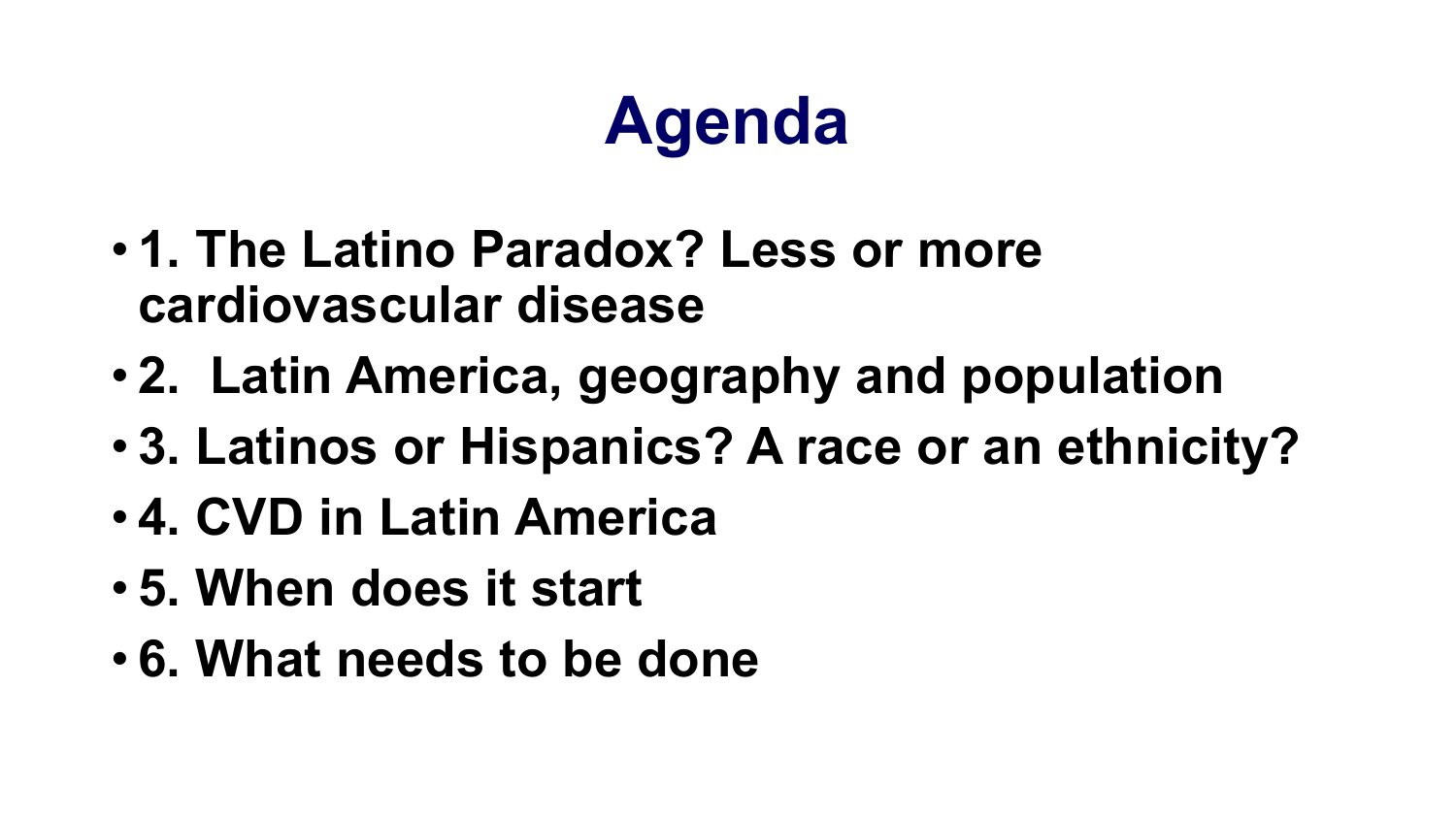## **The Latin Paradox**

- **Latino/Hispanics have more diabetes, more obesity and cardiovascular disease with less mortality?**
- **The data is mainly from US Latinos and some from older Mexican studies, showing that despite all the risk factors there is less cardiovascular deaths**
- **No factor has been identified that can explain such paradox**
- **Does it hold correct in 2018**

•Medina-Hinojosa et al. Porg Cardiovasc Dis nov-Dec 2014 57(3):286-92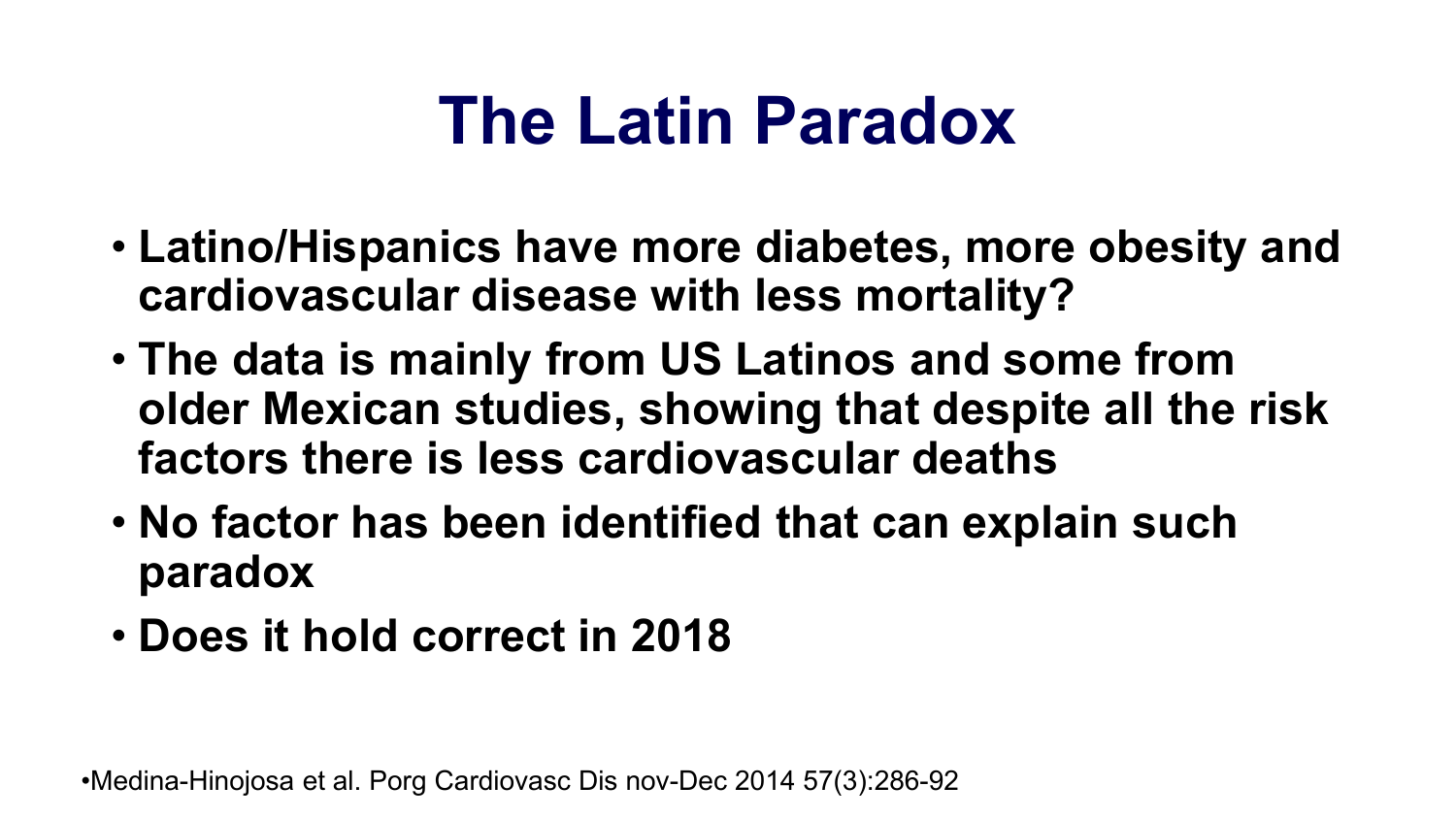## **Latin America**

#### **Size: 7.412 million mi2**

#### **Almost double than the European Union: 3.931 million mi2**

- **Population: over 653 million and growing**
- **Should we put more attention to our neighbors to the South?**

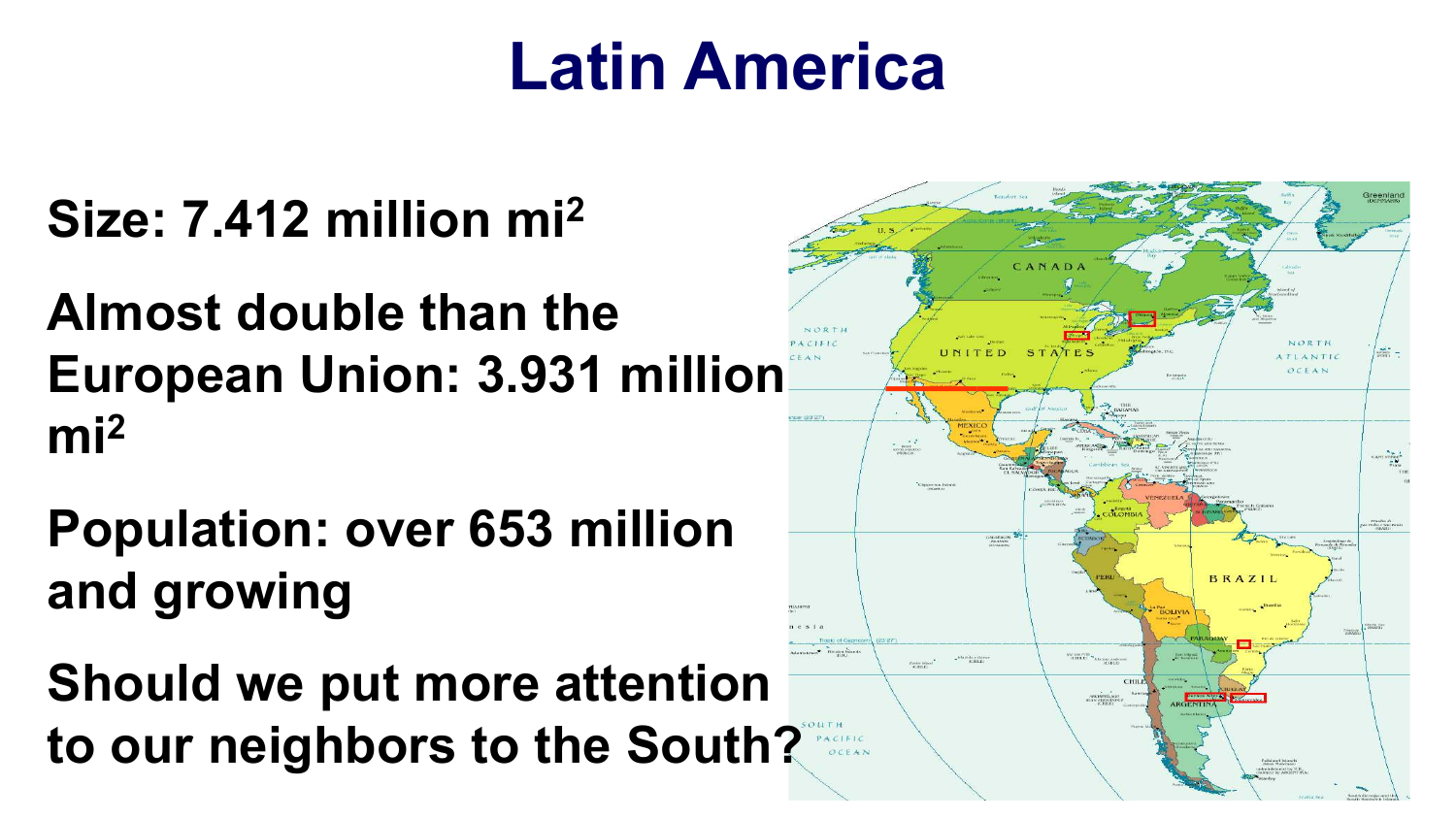## **Do you know which one of the following is Latina/o?**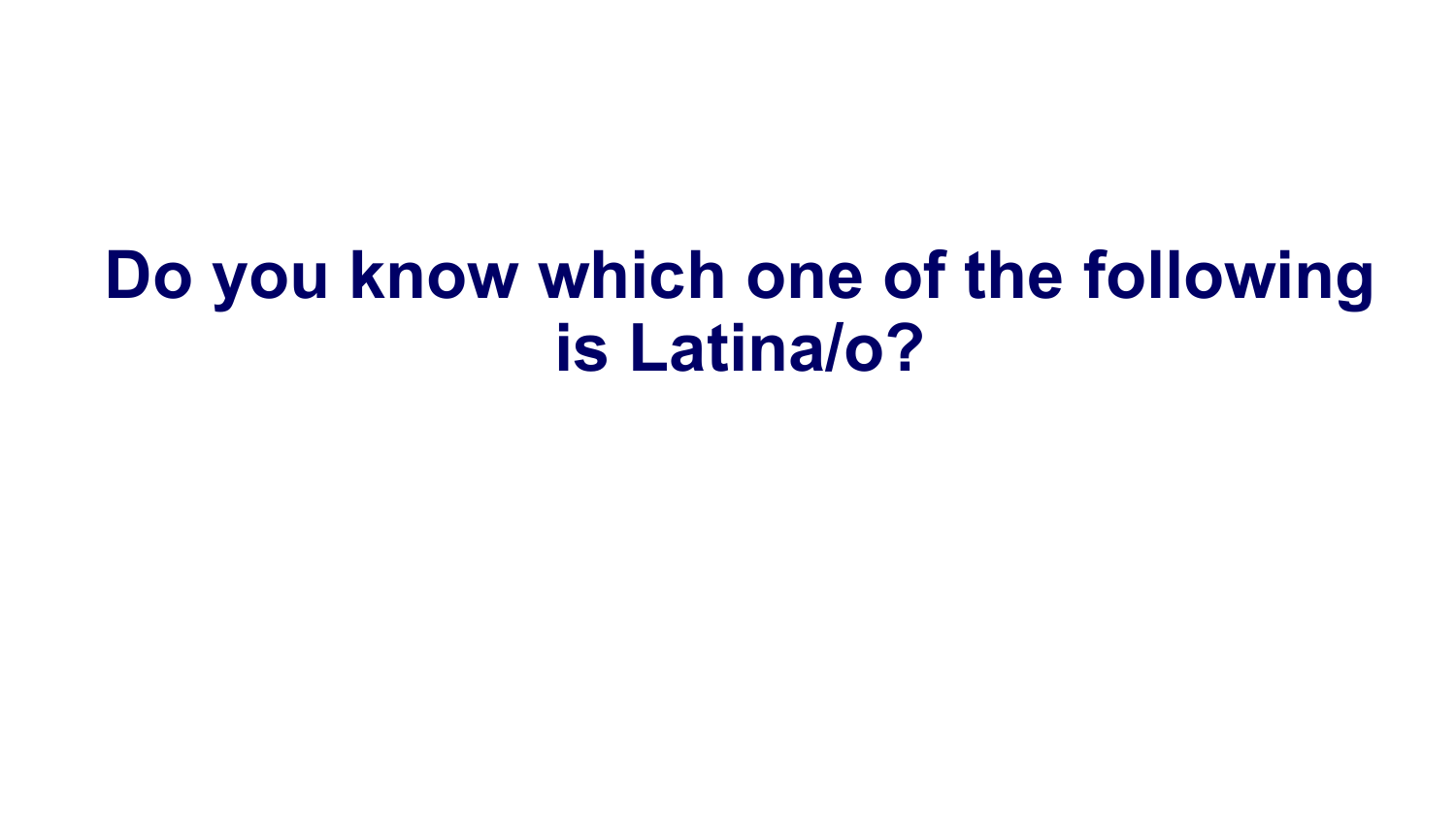# **Latinos or Hispanics? Race or Ethnicity?**

UNITED STATES

**BRAZII** 

**- USA Hispanic: term used by the US census (Spanish Speaking people with origin in Latin American and Spain)**

**- While the ethnic terms are used interchangeably, the term Latino/Hispano refers to people of any race who trace their origin to Mexico, Cuba, Puerto Rico, Dominican Republic, Central and South America including Brazil but not Spain.**

#### **- In Latin America "Hispanic" does not have the same meaning as in the USA**

**Adapted from Revision of the Standards for the classification of Federal Data on Race and ethnicity. White House 1997**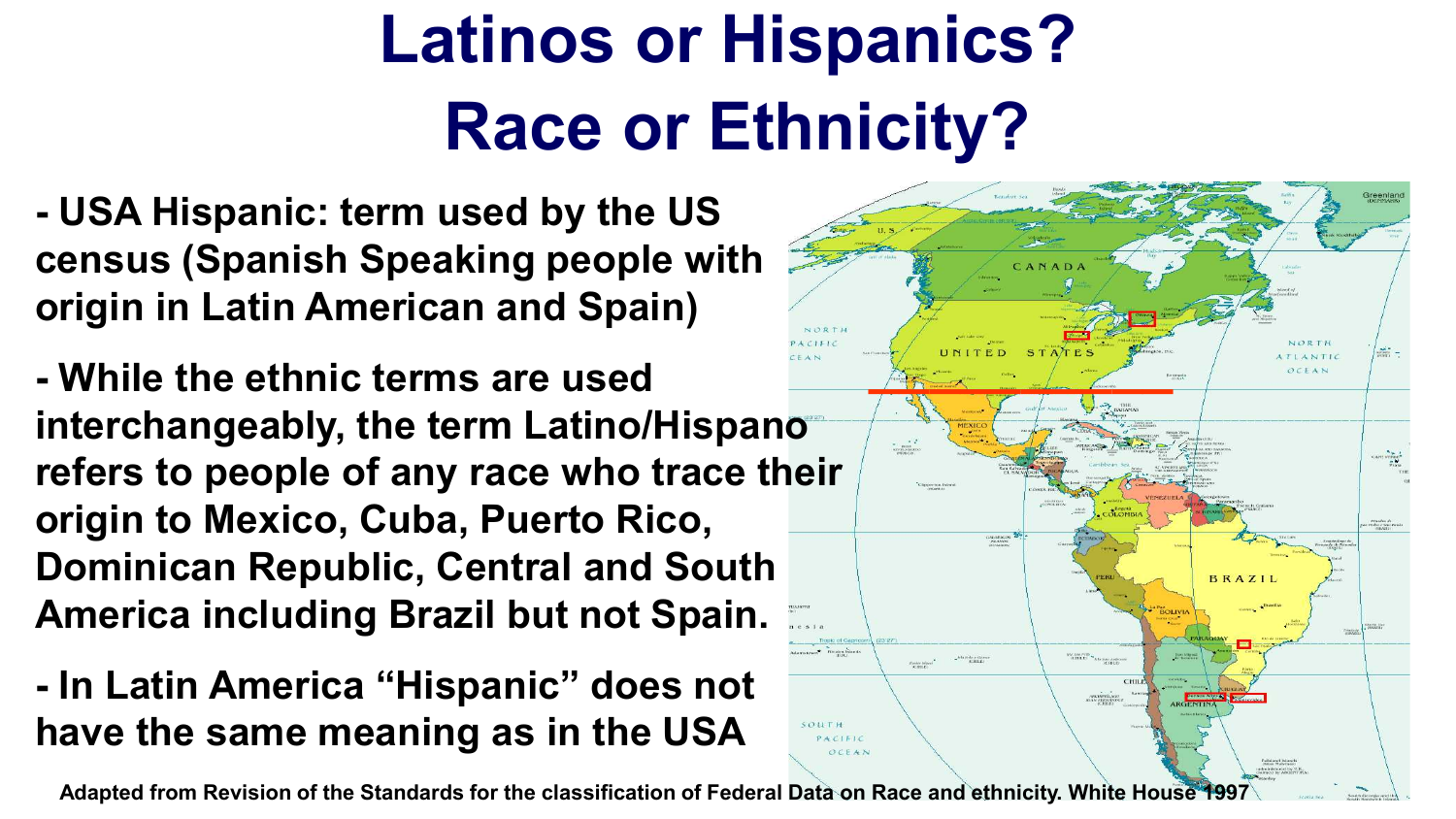## **Ethnicity vs Race**

#### • **Latinos**

- **Diverse racial groups**
- **Distinct cultural groups**
- **Different socioeconomic levels**
- **Varied demographics**
- **Culturally specific lifestyles**
- **Ethnicity does not equate race**

#### **Latinos not a race: an Ethnicity**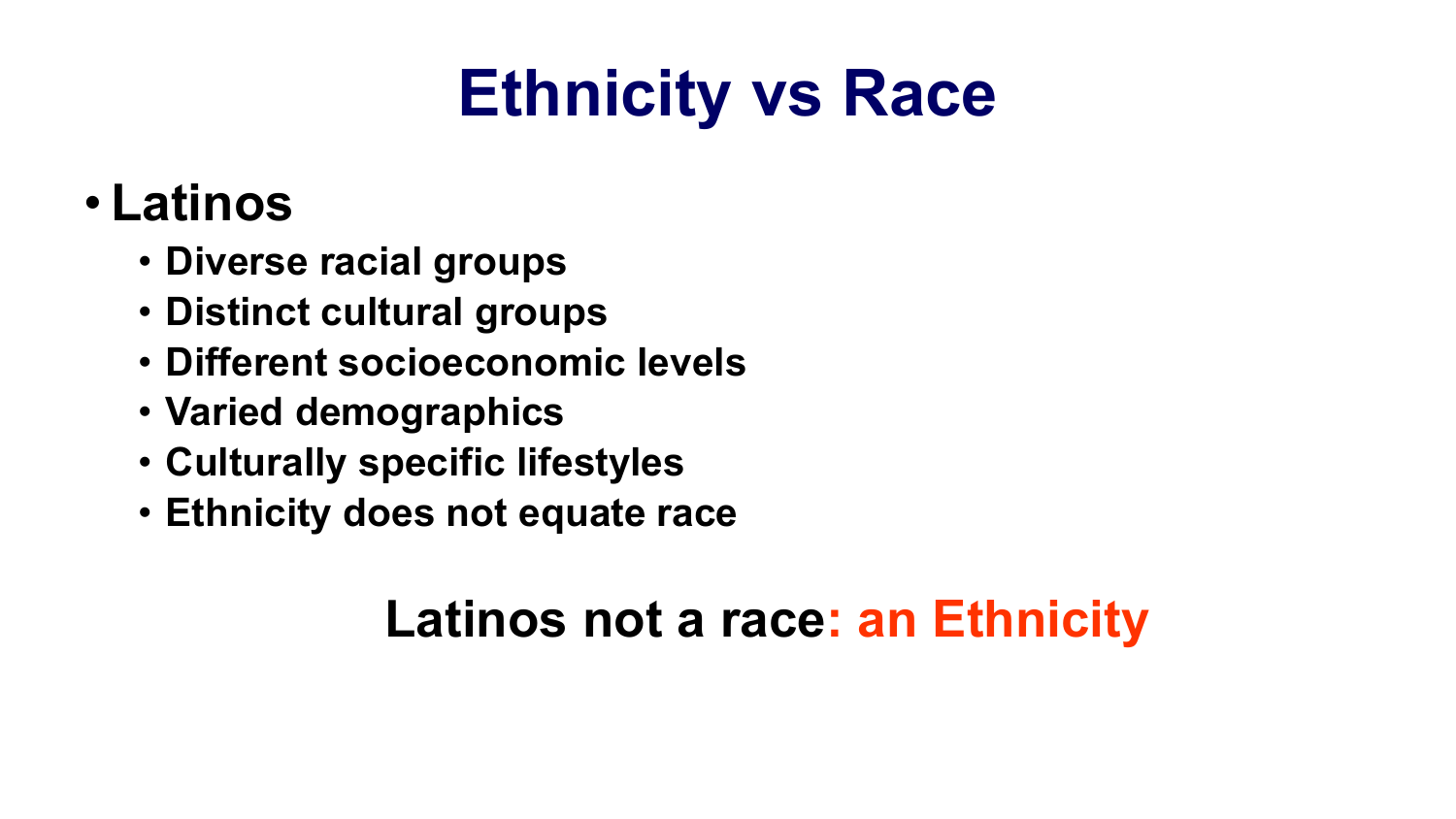## **Leading causes of death in Latin America**

- **Cardiovascular diseases are the leading causes of death**
- **33.7% of total mortality rates**
- **Highest reported in Venezuela and lower reported in Chile**
- **The predominant form is ischemic heart disease with an adjusted mortality of 66.4 per 100,000 persons**
- **Coronary heart disease accounts for 42.5% of all cardiovascular mortality and 28.8% due to stroke**
- **Chagas heart involvement and rheumatic heart disease, once a major health problem, are responsible for only 1% of the mortality each**

Lanas F et al. Prog Cardiovasc Dis. Nov-Dec 2014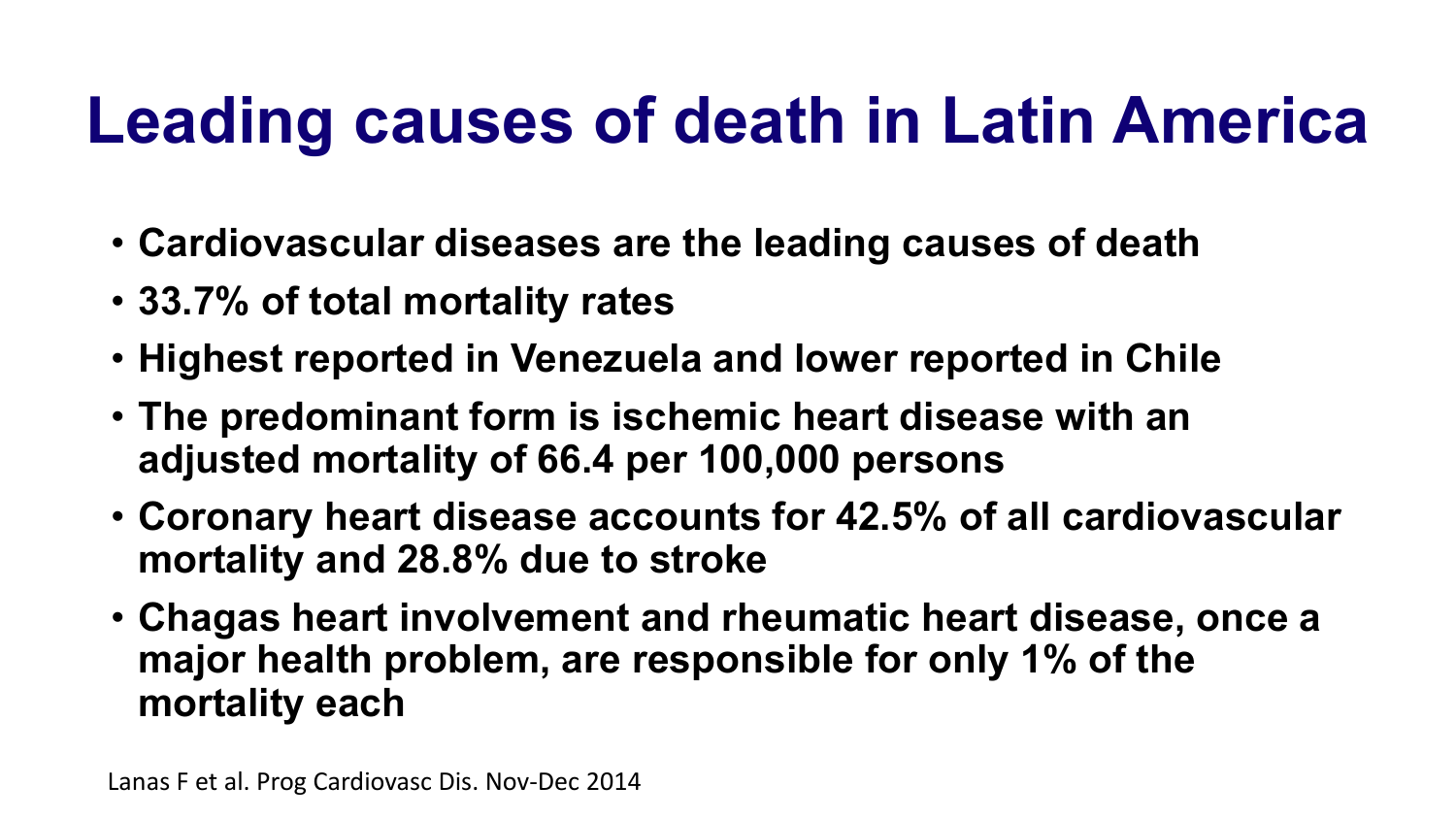## **Causes of death in Latin America**

- **The most important risk factors are well know and similar to those in the USA**
- **Type 2 Diabetes**
- **Obesity associated with sedentary lifestyle**

**(Mexico: overweight and obesity 64.9% in men, and 73% in women)**

- **Lipid disorders with low levels of high-density lipoprotein cholesterol (HDL) followed by high levels of low-density lipoprotein cholesterol (LDL) and high triglycerides**
- **Hypertension**
- **Tobacco smoking remains a problem in both females and males**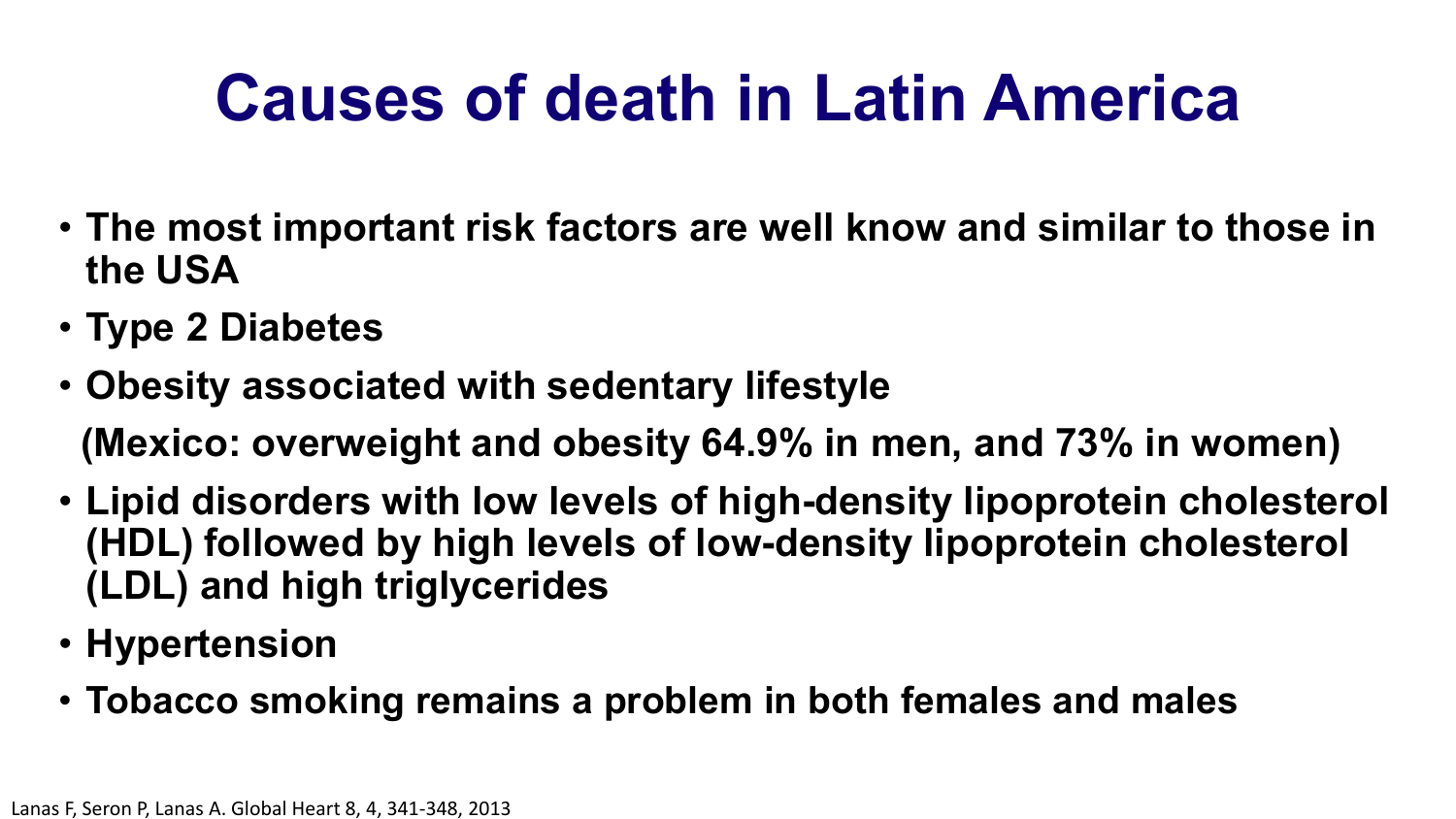## **Causes of death and disability in Latin America**

- **Aging, globalization and urbanization in Latin America has made cardiovascular disease the number 1 cause of death and disability**
- **Communicable diseases once the number "one" cause of death have significantly decrease**
- **This epidemiological transition has been more heterogeneous than in order areas of the world**
- **Argentina, Brazil, Chile and Colombia have lately seen a decrease in CVD mortality, while many other countries have not. In spite of the decreases deaths from CVD, CVD remains the #1 cause of death**
- **Access to care and to updated medications availability/affordability is a significant problem**

Adapted from:Rivera-Andrade A et al. Prrog Cardiovasc Dis Nov-Dec 2014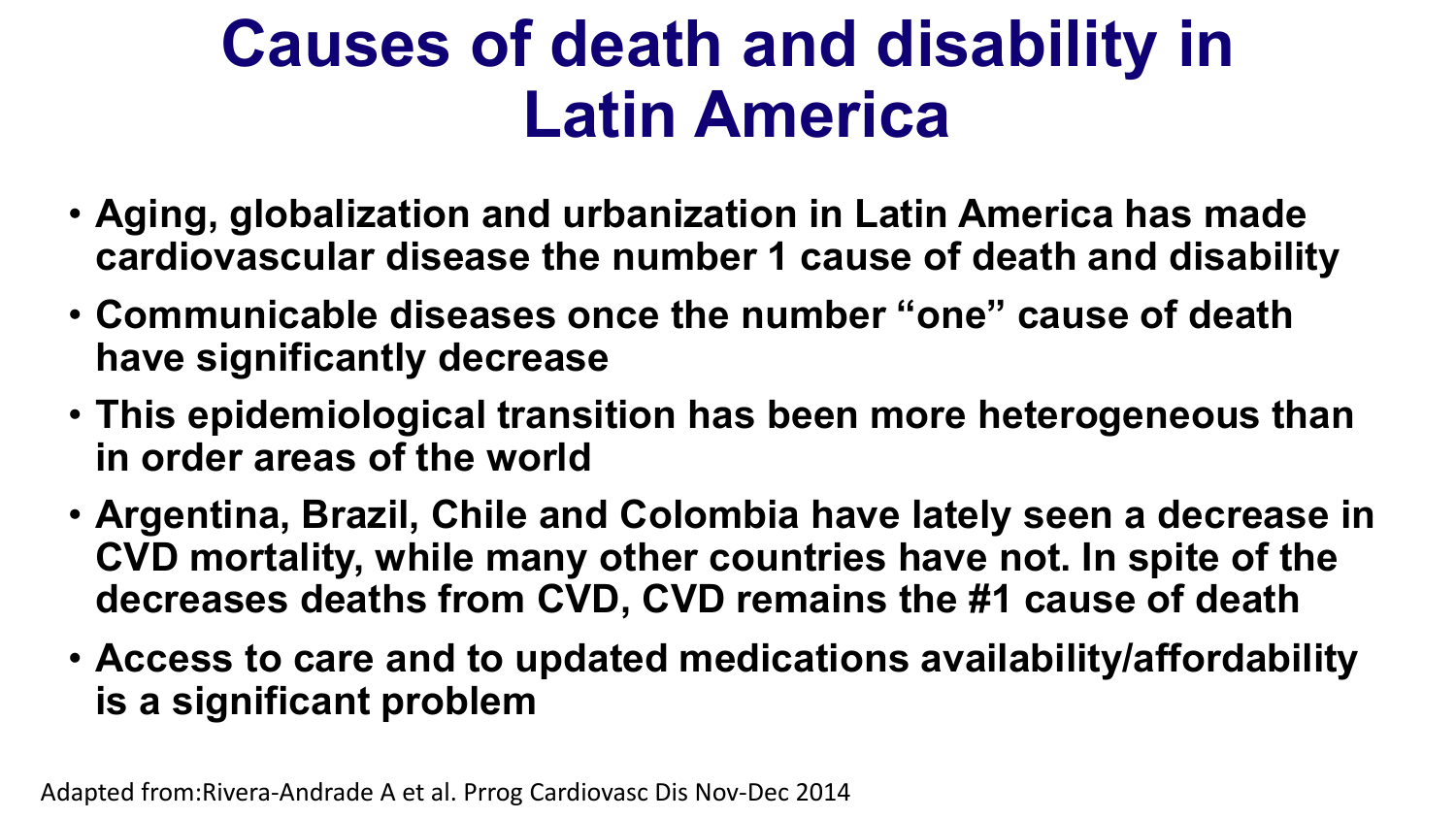## **From The World in Medicine End of the Paradox!**

- **Patients with heart disease in Latin America appear to receive less aggressive treatment and face mortality rates nearly twice as high as the US and Canada**
- **In PURSUIT study Latin America: 46% of patients underwent diagnostic angiography, 18% received angioplasty, and 11% had cardiac bypass surgery**
- **In North America the numbers were: 79% diagnostic angiography, 34% received angioplasty, and 20% cardiac bypass surgery**
- **Within 30 days of being hospitalized 6.8% of patients in Latin America died compared with 3.6% in North America**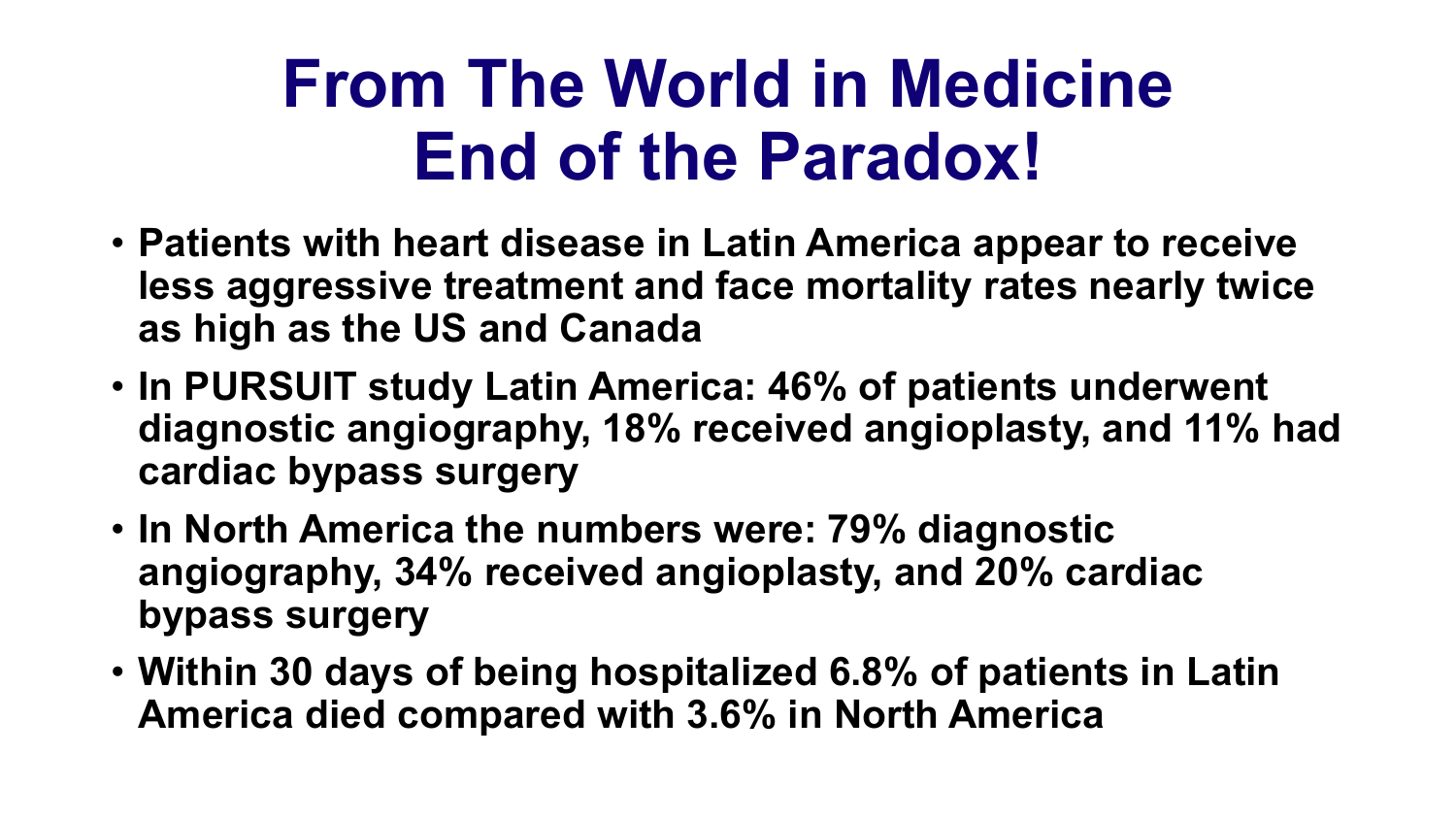## **Some recommendations for the treatment of Type 2 Diabetes in Latin America that may contribute to the problem**

• **According to the fasting glucose:**

**>126 to <240 mg/dl. Start lifestyle changes and metformin.** 

- **First combination if not achieving control Met+SU and listed as other posibilities Met+TZD, Met+DPP-4i, Met+ GLP-1 RA**
- **If HbA1c > 9%: lifestyle changes + NPH insulin once or twice daily or Premixed twice daily**
- **In second term basal insulin glargine or detemir**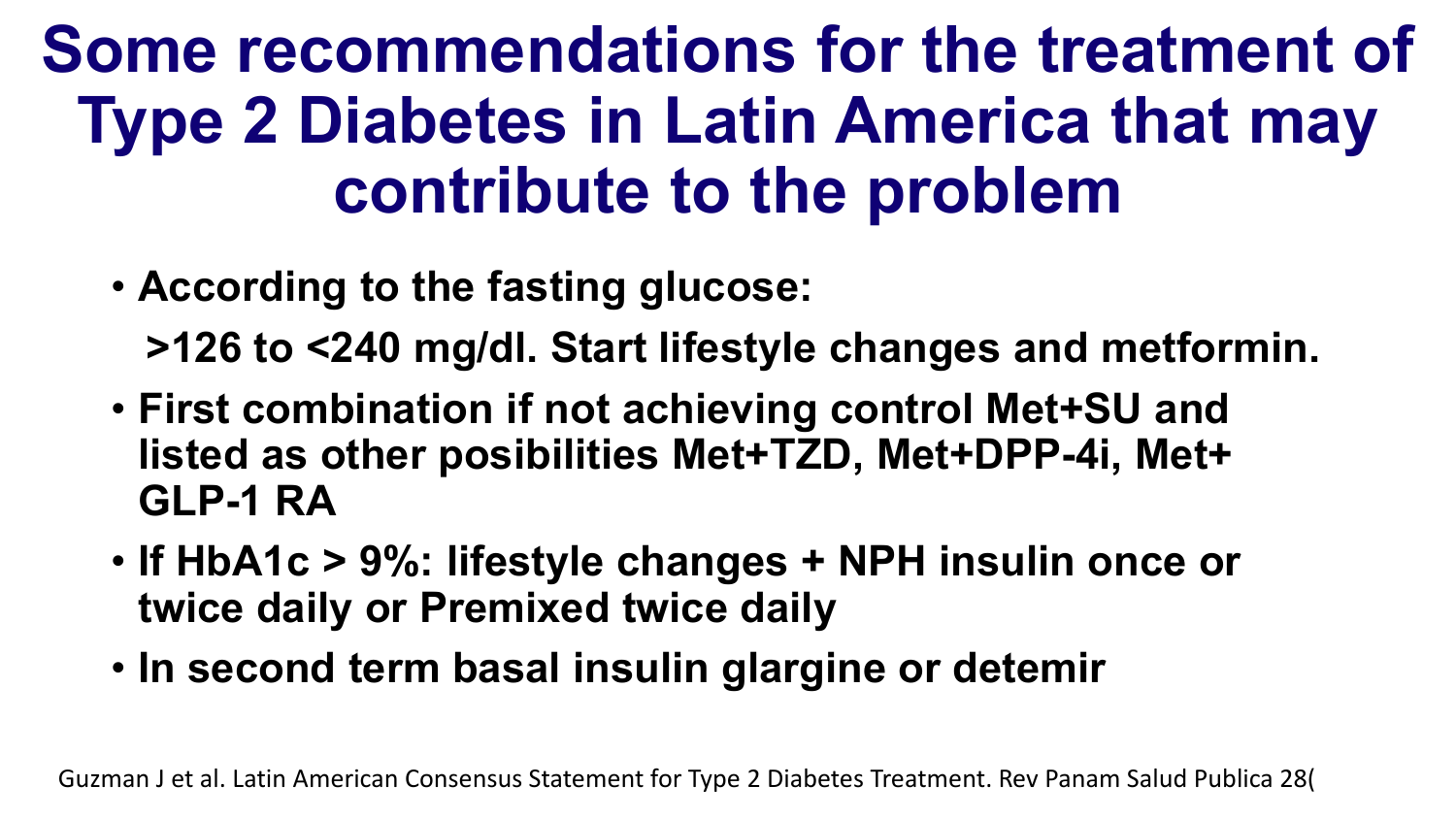#### **INTERHEART STUDY A study of Risk Factors for First Myocardial Infarction in 52 Countries and Over 27,000 subjects**

- **INTERHEART Latin America. Countries: Argentina, Brazil, Colombia, Chile, Guatemala and Mexico**
- **1,237 cases and 1,888 control subjects**
- **Risk factors for AMI included**
- **- Hypertension and and permanent stress- 2.8**
- **- Diabetes- 2.6**
- **- Waist/hip ratio- 2.5**
- **- Smoking- 2.3**
- **- ApoB/ApoA-1 2- 2.3**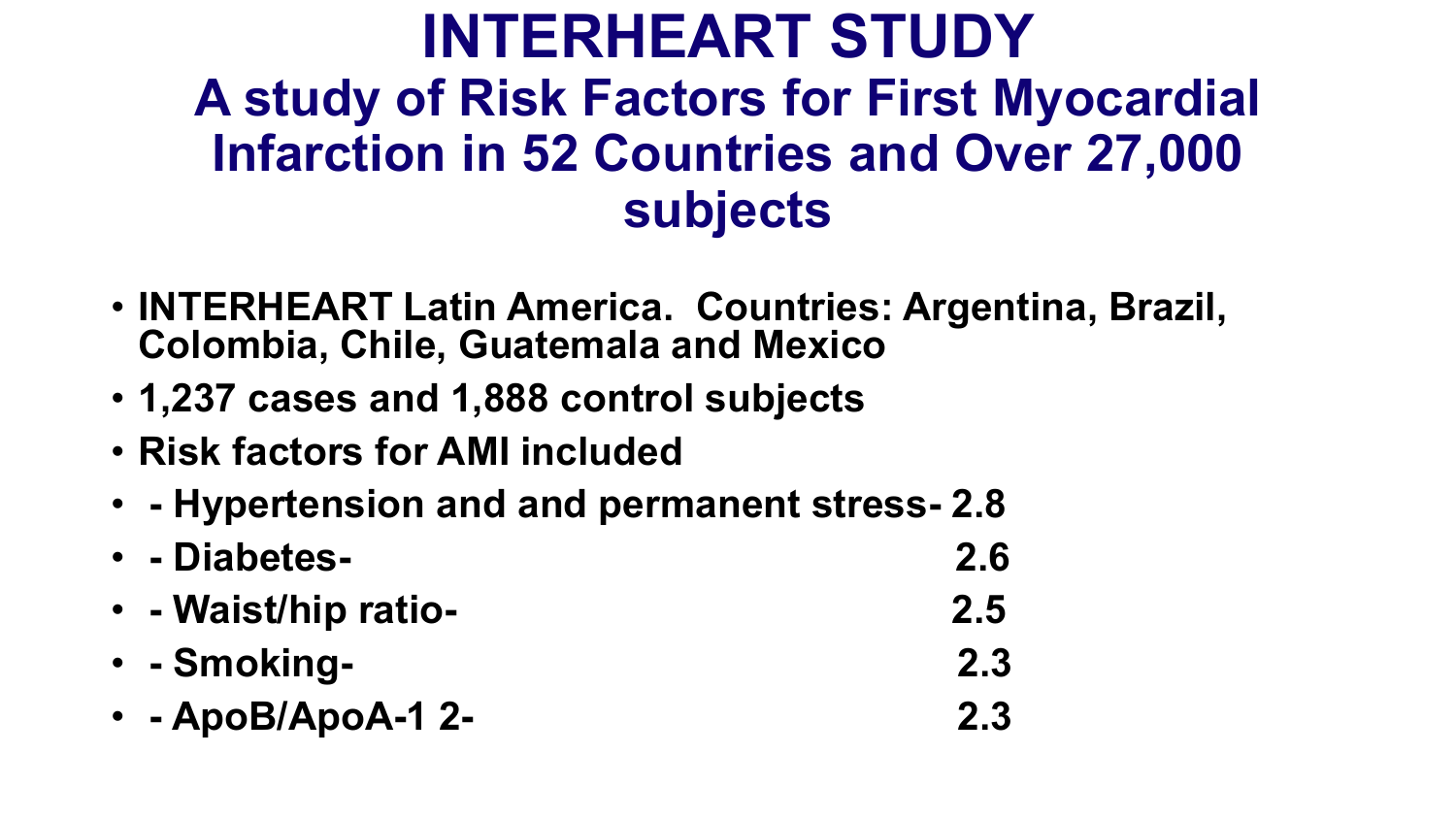## **Economic burden of Cardiovascular Disease in Latin America**

- **Until 2016 there was no real Latin American data on cost of cardiovascular disease**
- **A team of researchers looked at the prevalence of heart disease in Brazil, Chile, Colombia, Ecuador, El Salvador, Mexico, Panama, Peru and Venezuela, conservatively estimating four conditions (heart attack, heart failure, atrial fibrillation and hypertension). Approximately 89.6 million people in the region or 27.7% of the adult population**
- **This resulted in 6.8 million years of healthy life lost**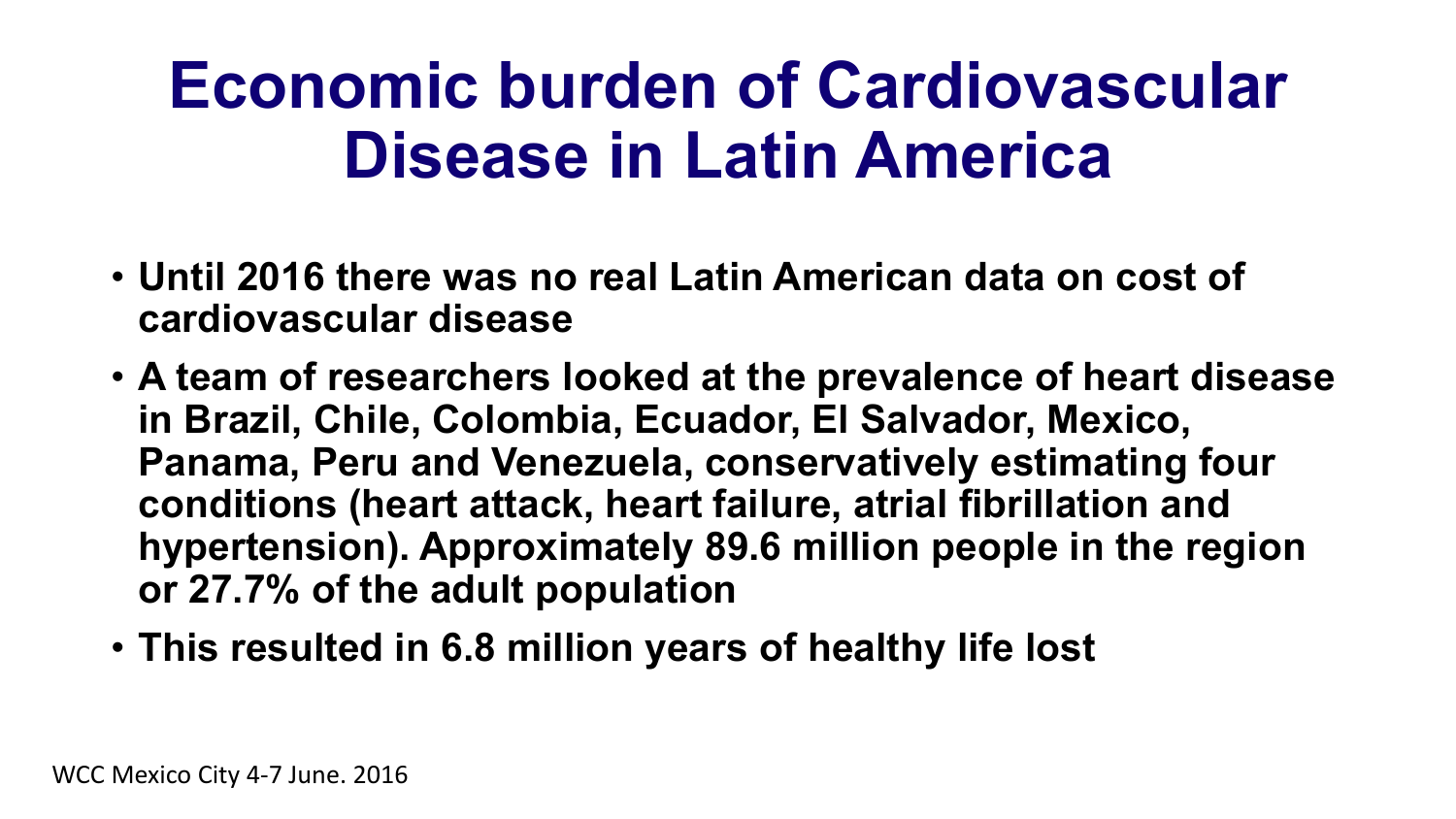### **Lets look at the two largest Latin American Countries and one of the smallest**

**Brazil, Mexico and Costa Rica**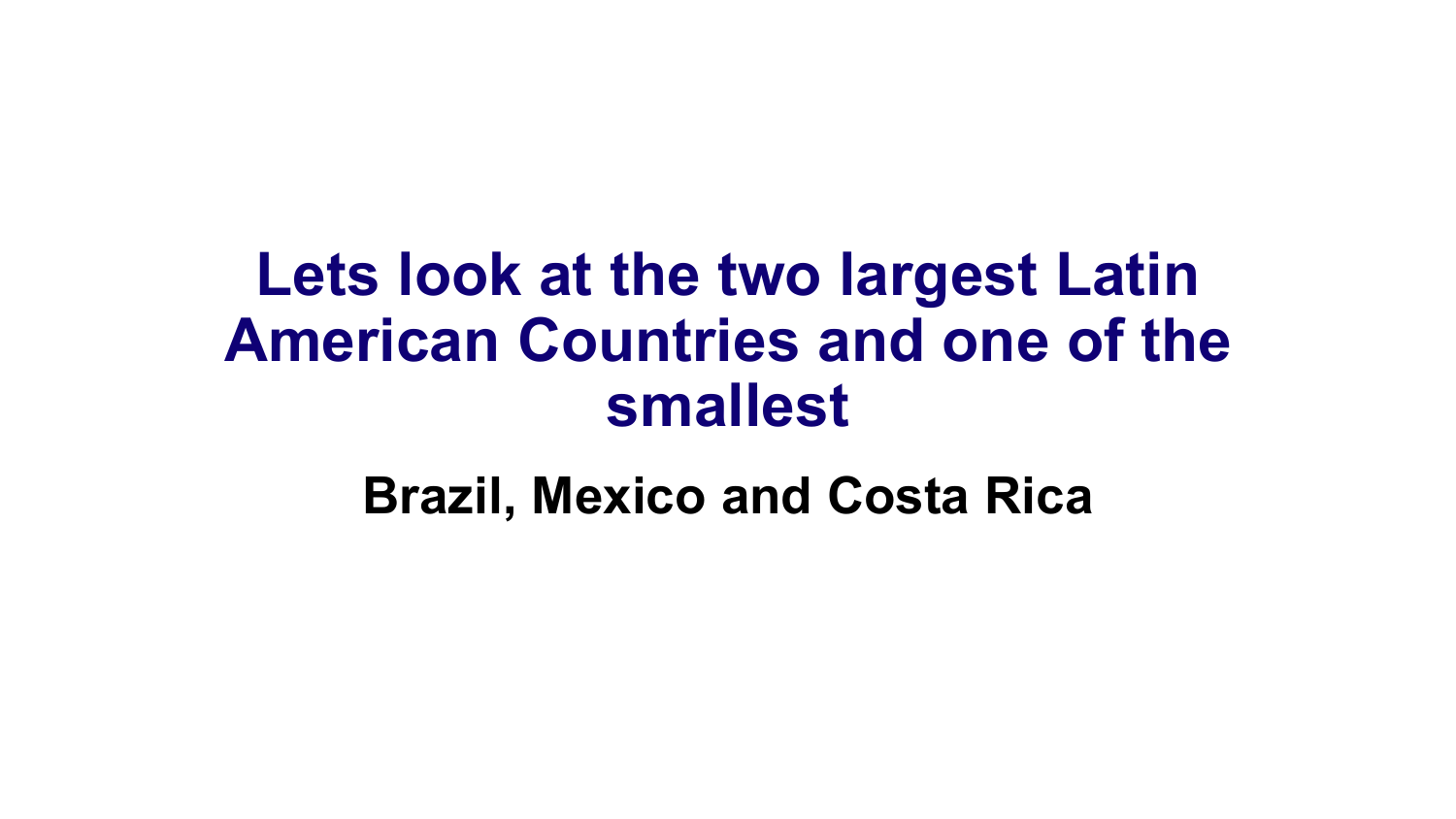## **Cardio-Vascular Disease in Brazil**

- **In 2011 CVD was responsiblle for 31% of all death impact**
- **Ischemic heart 31%**
- **Cerebrovascular diseases 30%**
- **Lower income sustained the greatest burden on CVD and at younger ages**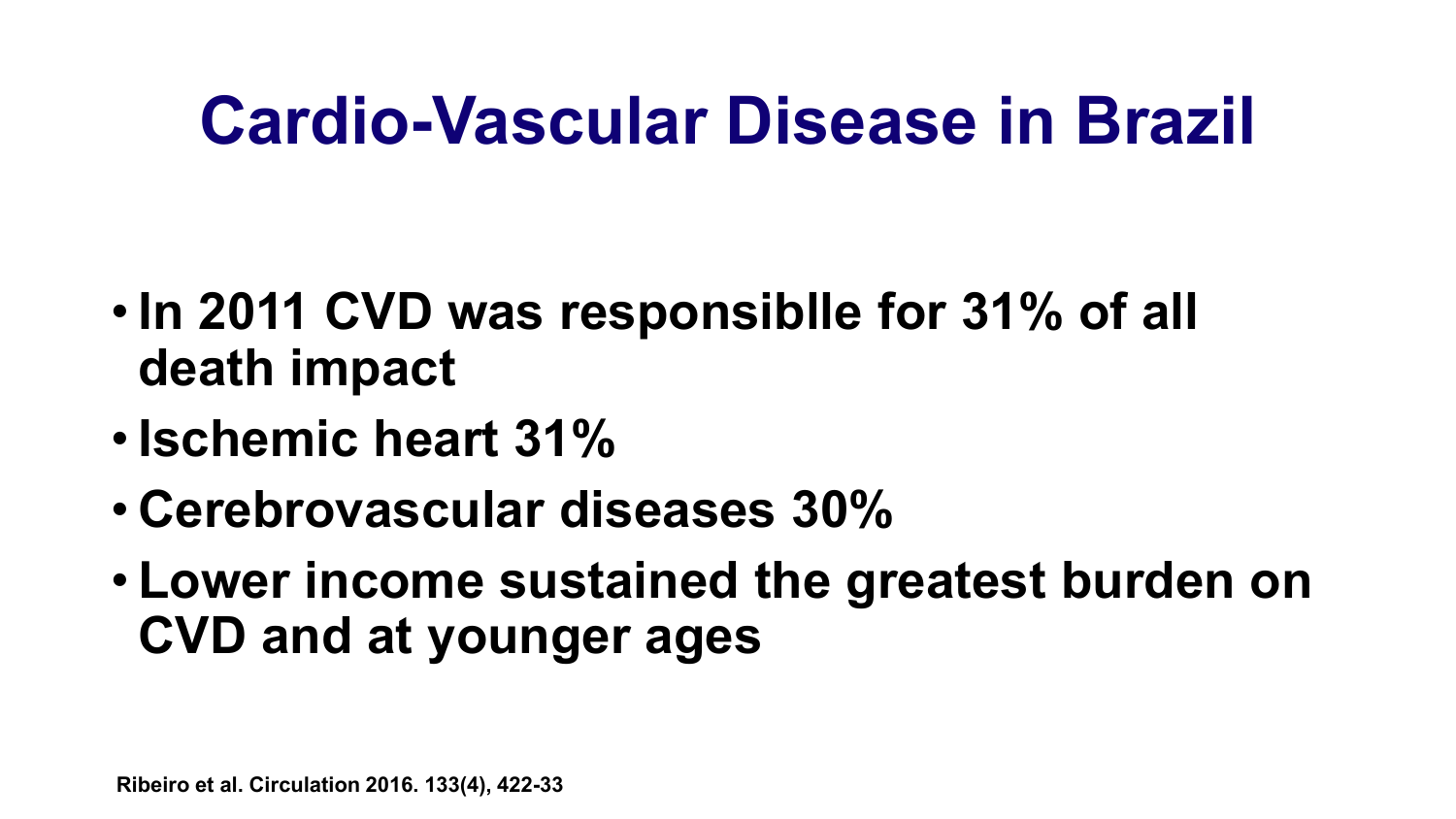## **Contributing Factors**

- **High prevalence of hypertension**
- **Rising prevalence of overweight and obesity**
- **Sedentary lifestyle**
- **Unhealthy eating habits**
- **Increased prevalence of diabetes**
- **Low education levels**
- **Insufficient funding for health**

Ribeiro et al. Circulation 2016. 133(4):422-33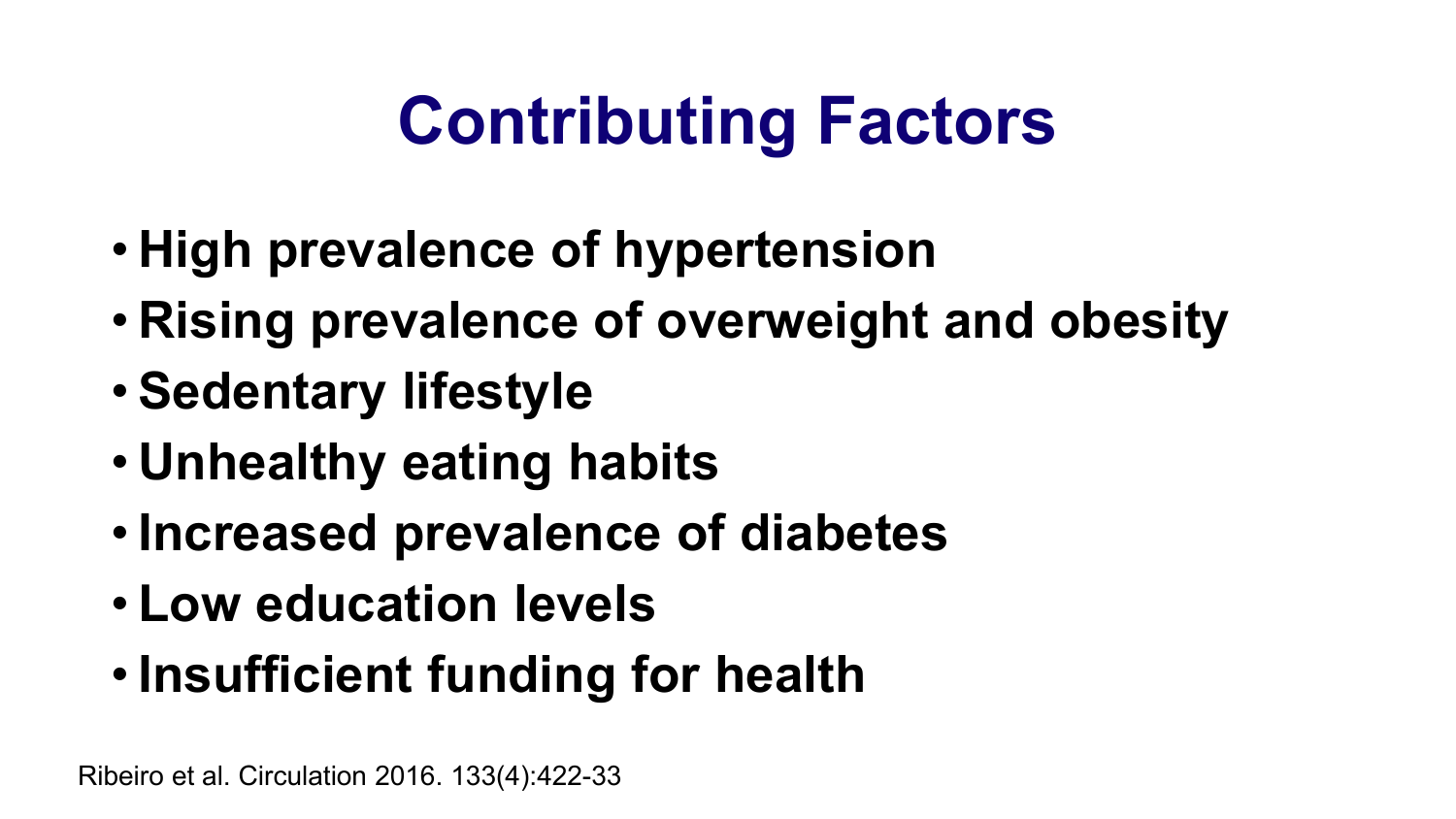## **Cardiovascular Disease in Mexico**

- **Non-communicable diseases , including CVD, are estimated to account for 77% of total deaths in Mexico**
- **CVD accounts for one quarter of these deaths**
- **Risk Factors**
- **More than one in three are obese**
- **23% have hypertension**
- **10- 14% have diabetes**
- **17% smoke tobacco**
- **7.2 Lt of alcohol consumed per person/yearly**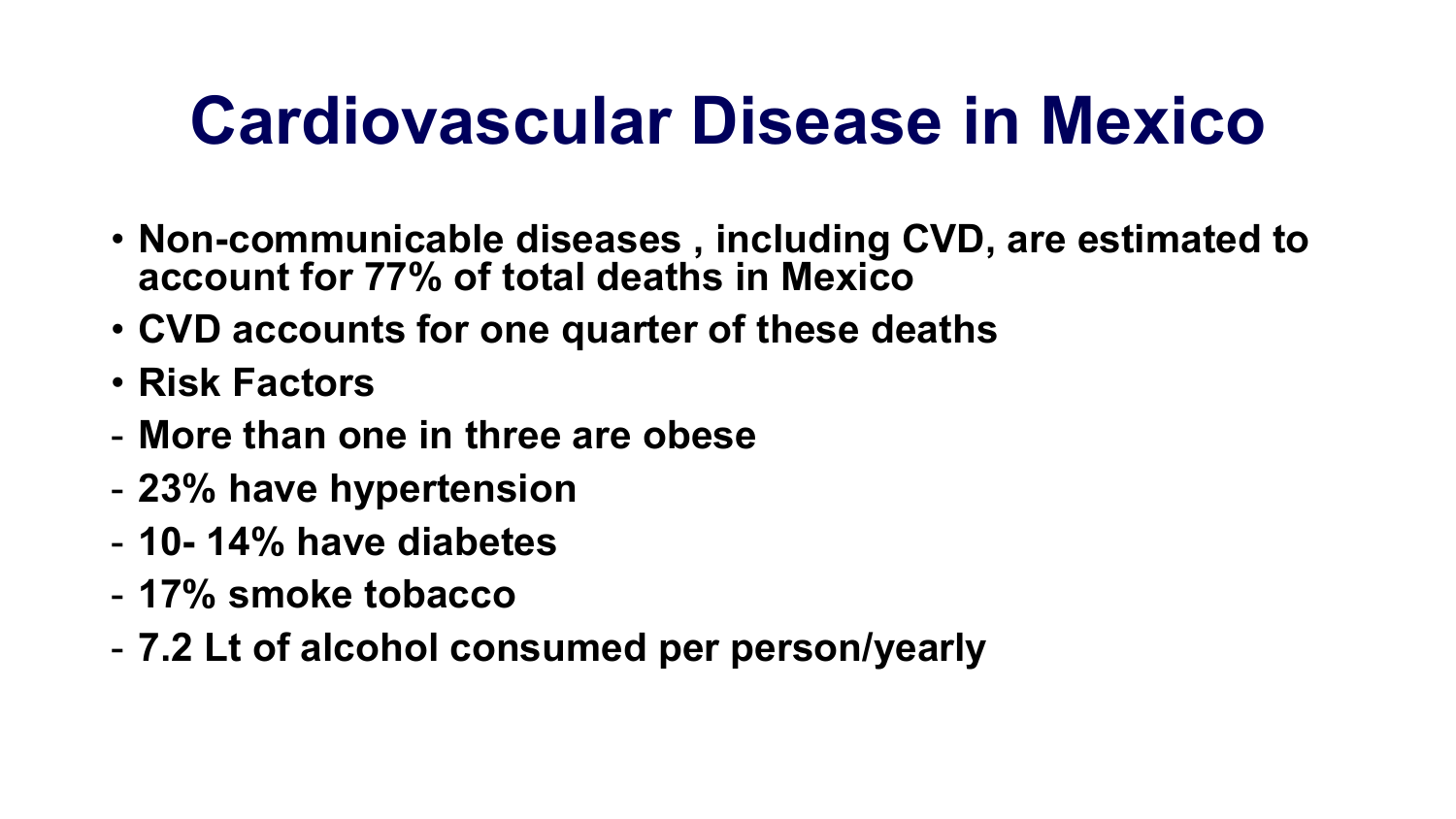## **Cardiovascular Mortality in Mexico-US border region**

- **Mortality due to CVD along the Mexico-US border was consistently higher than the other municipalities**
- **The Mexican side of the US-Mexico border region is disproportionately affected by CVD mortality as compared to the non-border region of Mexico**
- **This was not explain by education, population density or insurance coverage**
- **Proximity to the US culture and related diet and habits can be explanations of the increasing mortality trend**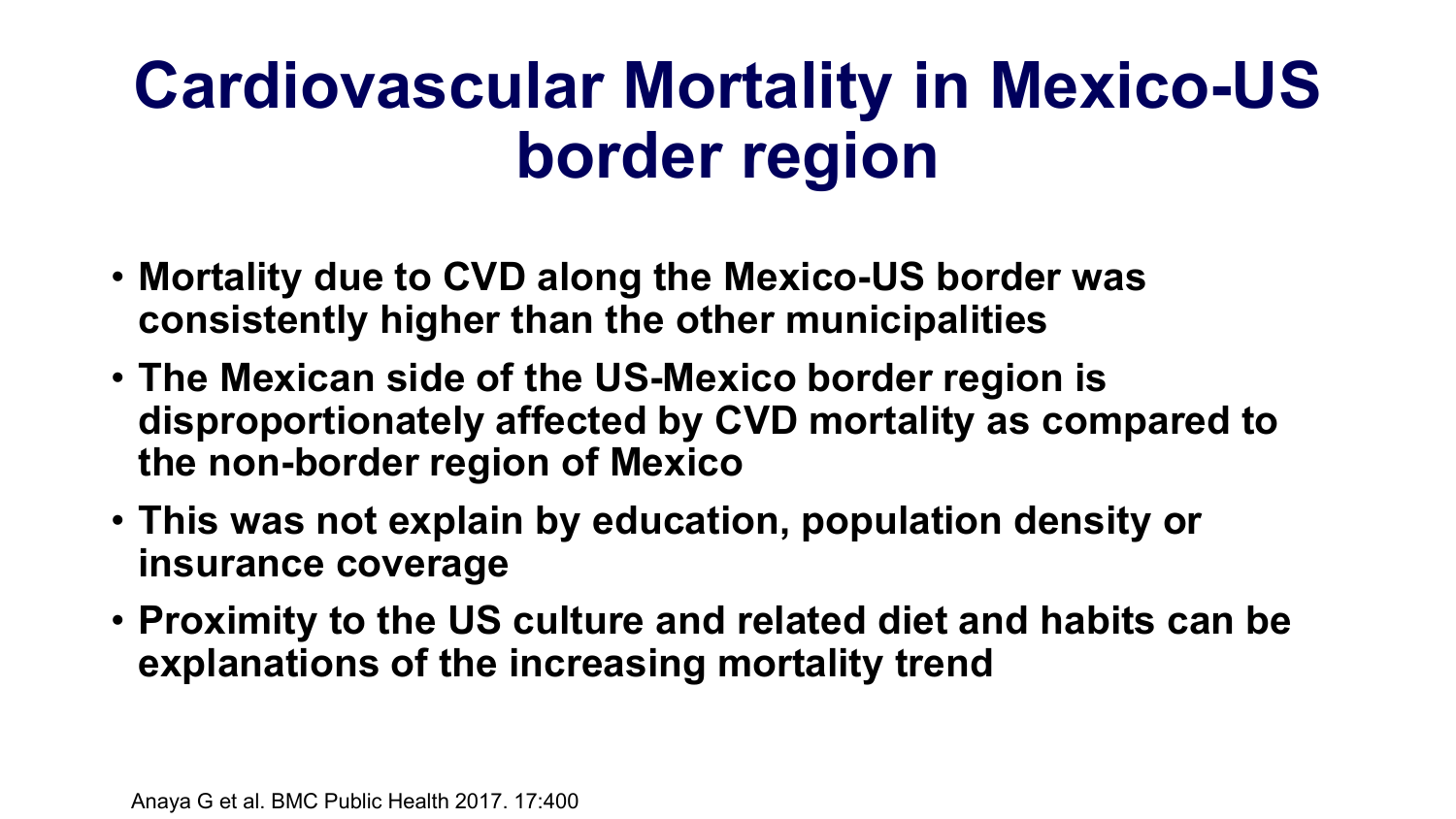## **Mexico is taking action**

- **In 2014 Mexico introduced a new tax levied at a rate of 8% on food with an energy content exceeding 275 calories per 100 grams and one peso per litter of sugar containing beverages**
- **In the first year, on average, people bought 6% less sugar containing drinks and 8% in the second year**
- **In the same period there was a 4% increase in sales of plain bottled water**
- **Such changes were more pronounced in low income families**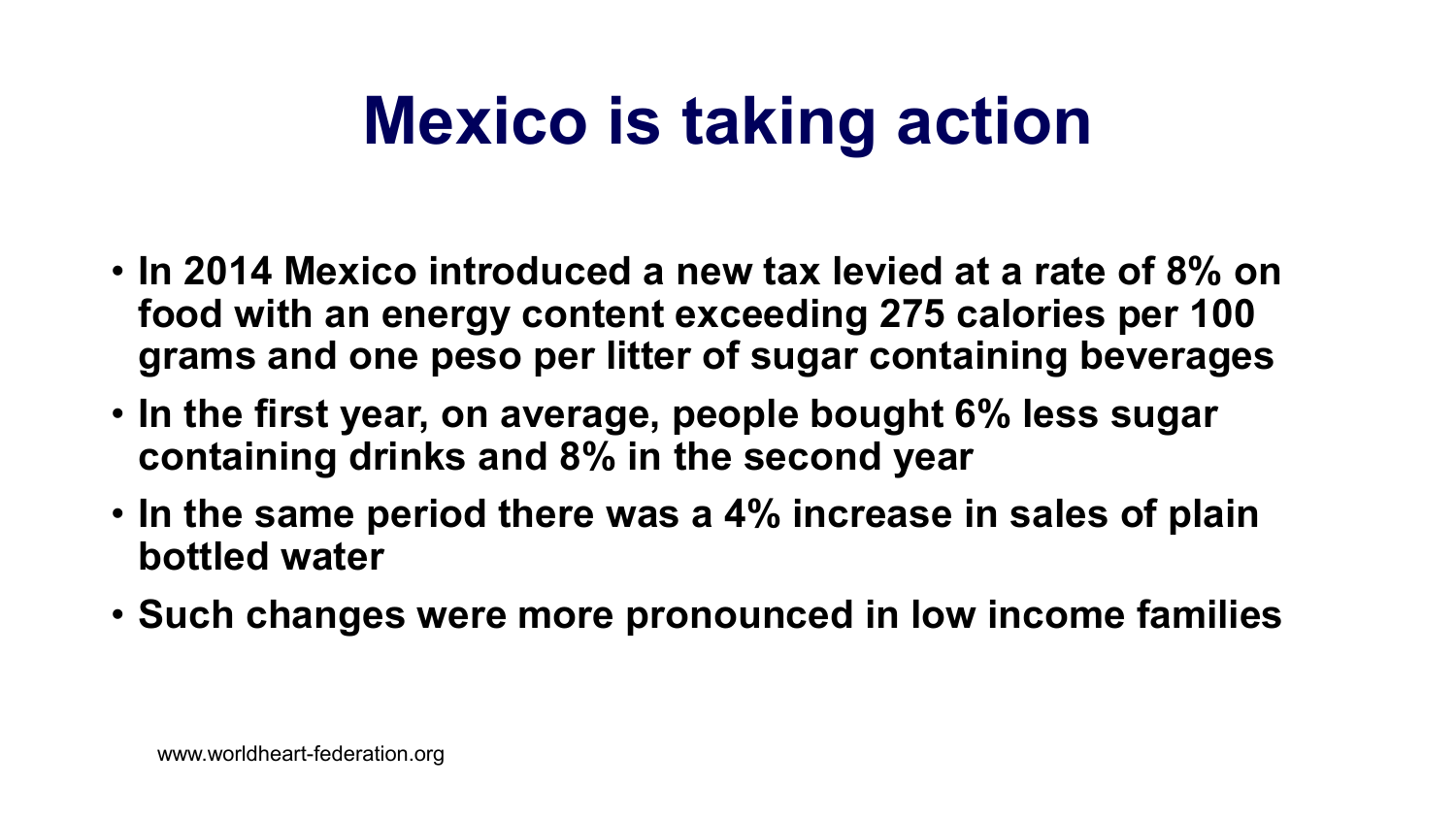## **Prevalece of Coronary Artery Disease Risk Factors in Costa Rican Adolescents**

#### **328 adolescents ages 12-18**

- **>70% of the studied presented one risk factor for CHD**
- **Higher in urban adolescents with a FHX OF PREMATURE CHD, sedentary lifestyle, smoking**
- **In the rural setting hypertension and low HDL where significantly higher**
- **Girls had the highest % of sedentarism and higher LDL-C**
- **Elevated saturated fat intake (>10% of total enrgy) was found in 37% of all adolescents**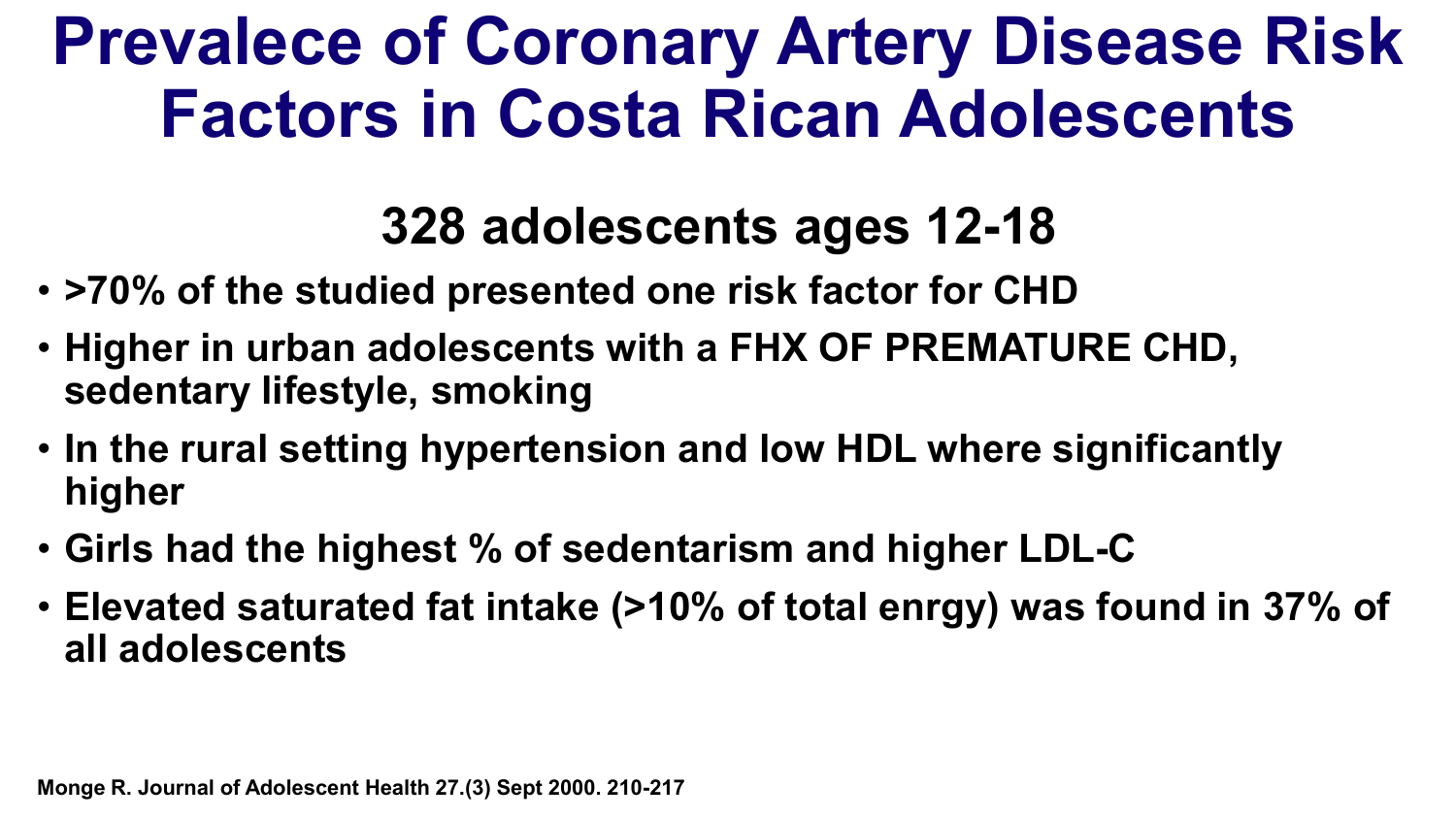### **Recommendations**

- **The prevalence of CHD risk factors among Costa Rican adolescents is high; particularly of saturated fat intake, sedentary lifestyle and low HDL-C**
- **Primary prevention programs are urgently needed, especially among female adolescents in orden to reduce the increased prevalence of CHD among Costa Rican adults**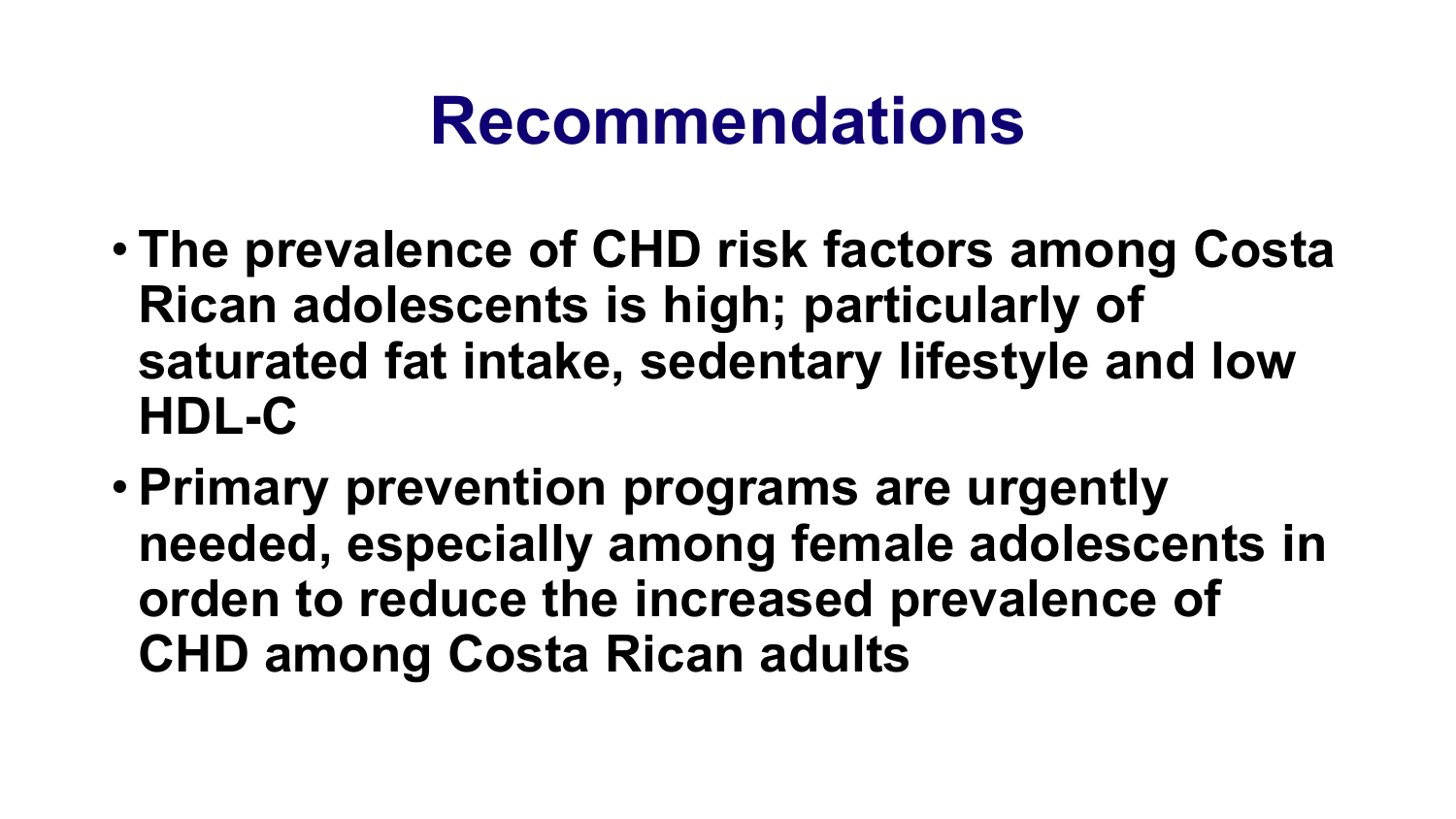**N=20 Age=12 BMI=18 Wt (kg)=42**

#### **N=31 Age=12 BMI=24 Wt (kg)=57**

| <b>Moderately Obese</b> |  |
|-------------------------|--|
|-------------------------|--|

| N=244         |
|---------------|
| Age=13        |
| <b>BMI=33</b> |
| Wt (kg)=86    |





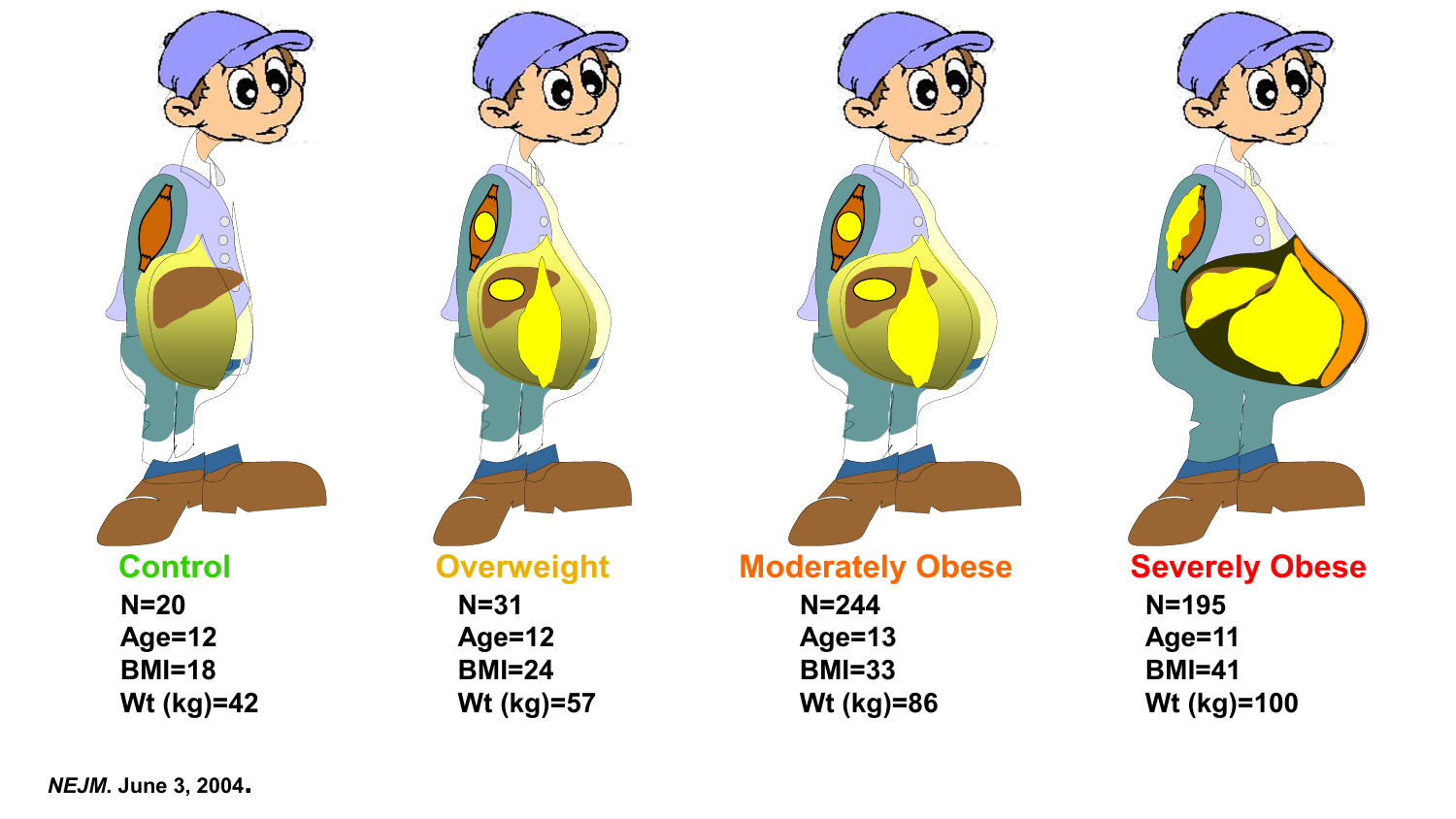## **A Small Amount of Excess Fat Causes a Marked Deterioration in Glycemic Control**

- **A 5% weight increase is associated with a 33% increase in diabetes prevalence1**
- **A 1.5 fold BMI increase is associated with:**
	- **90-fold increase in diabetes incidence in women2**
	- **A 40-fold increase in diabetes incidence in men3**

<sup>1</sup>Mokdad AH et al. *Diabetes Care*. 2000;23:1278-1283; <sup>2</sup>Colditz GA et al. Ann Intern Med. 1995;122:481-486; <sup>3</sup>Chan JM et al. *Diabetes Care*. 1994;17:961-969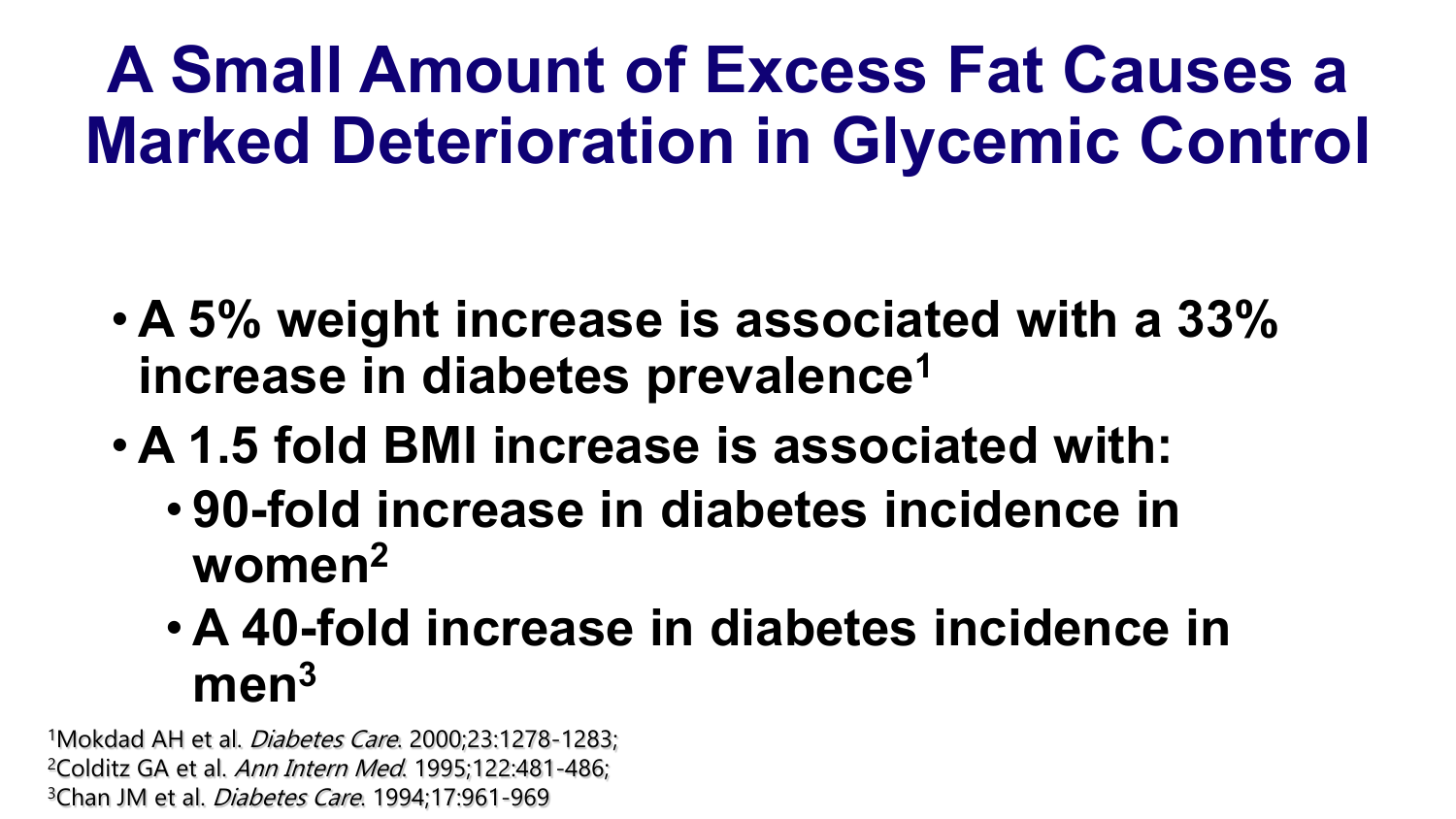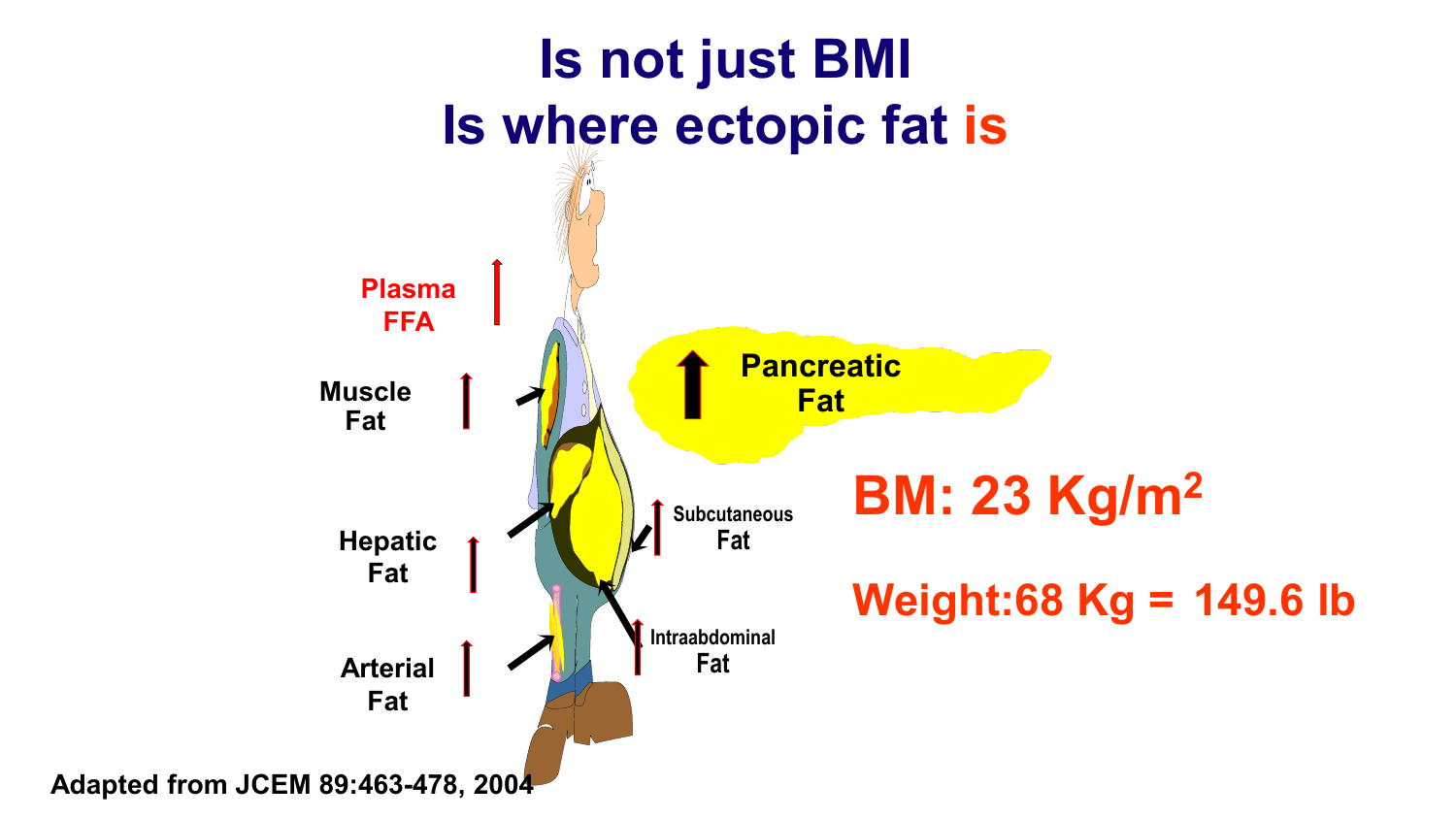### **Metabolic Characteristics: Glucose**

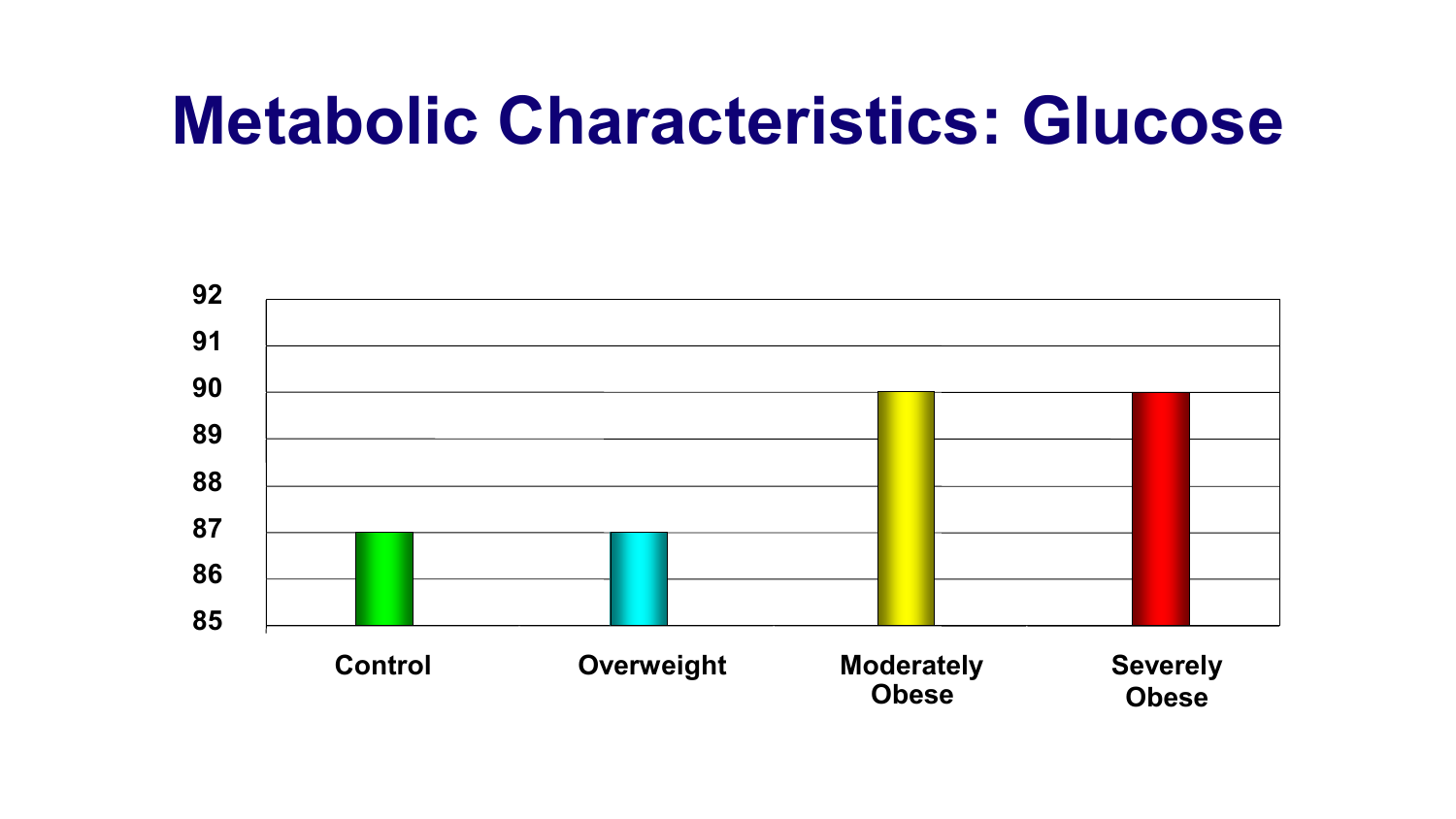## **Metabolic Characteristics: Insulin**

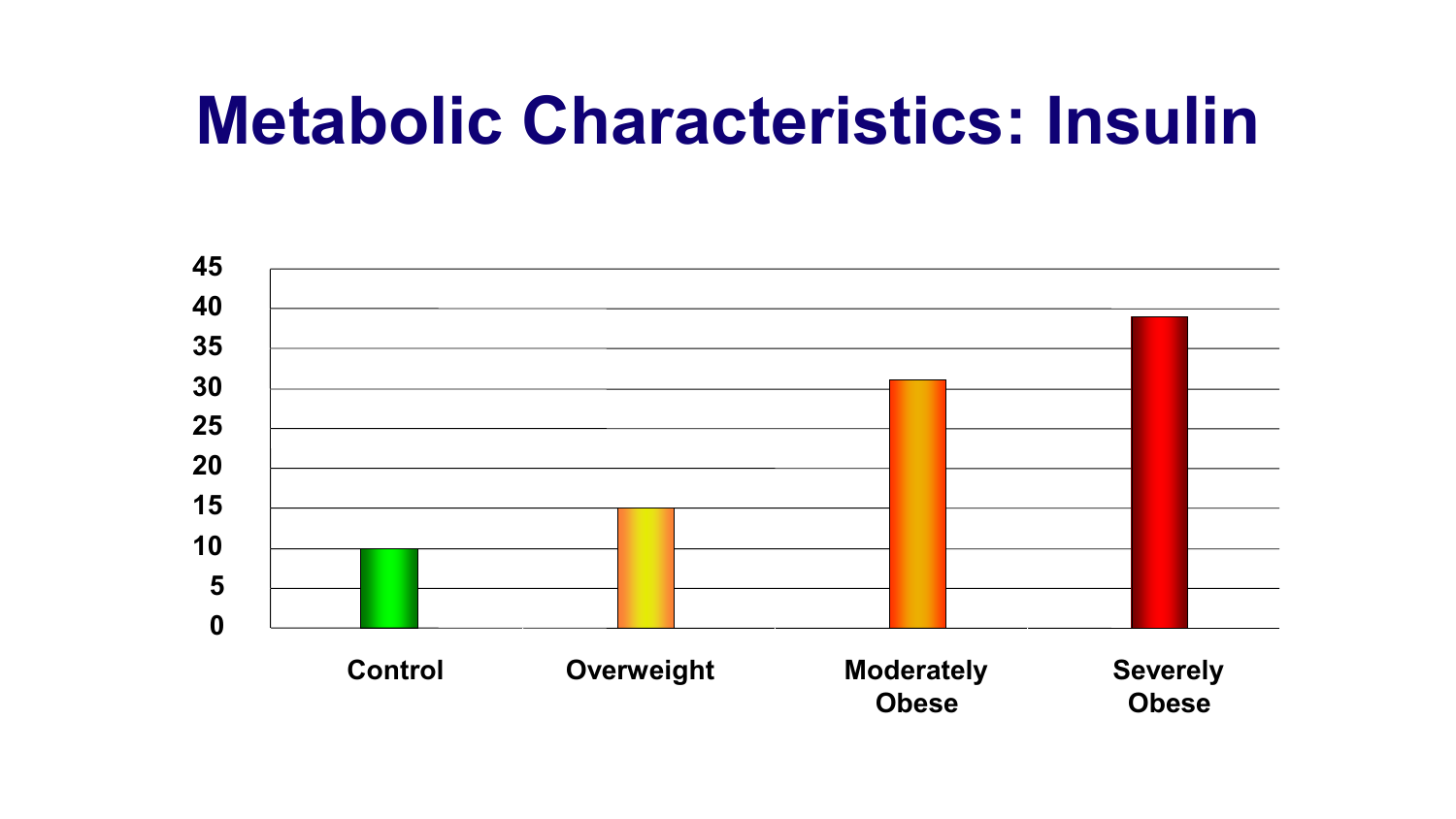## **Triglycerides**

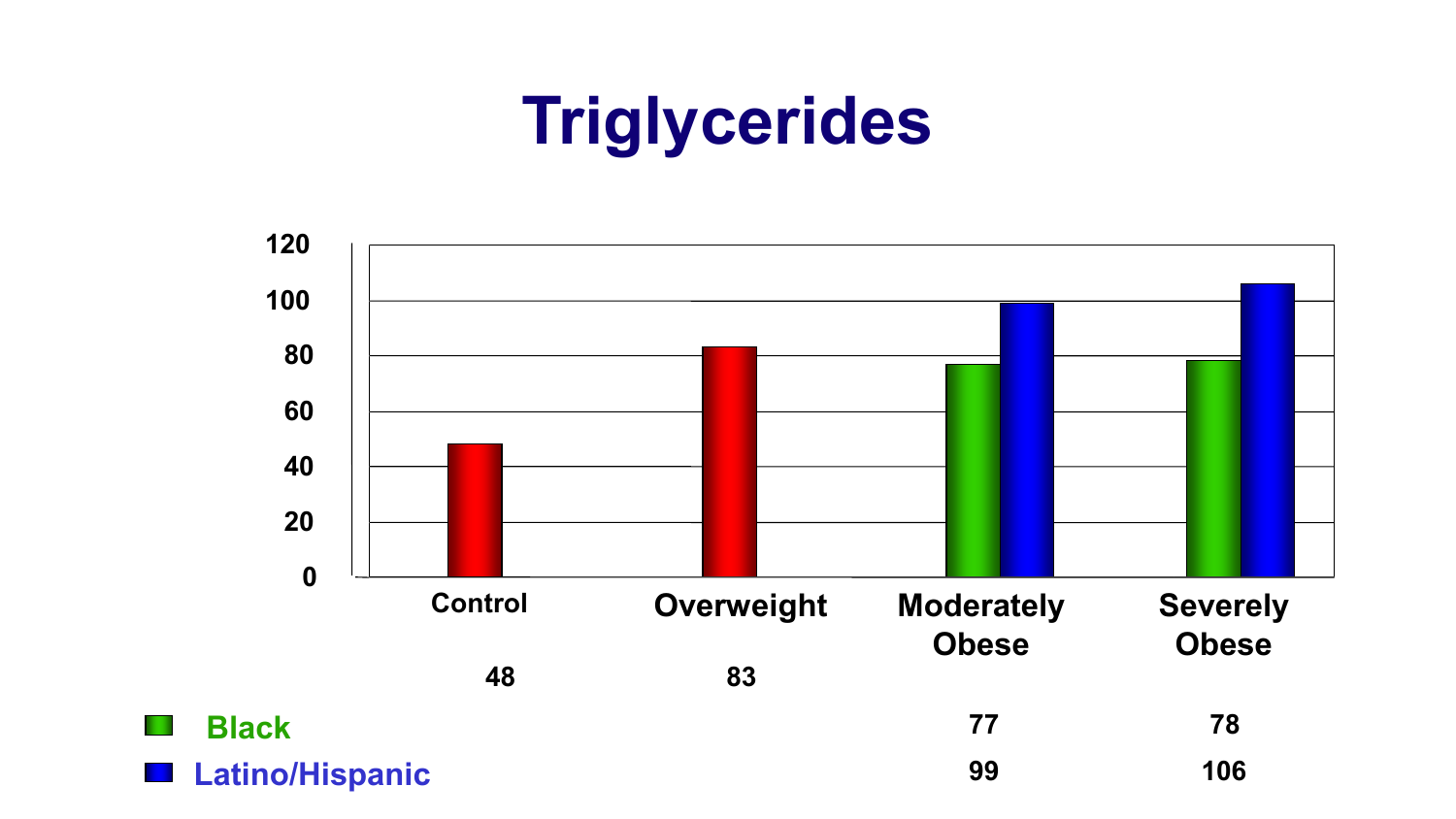### **HDL-Cholesterol**



 $\mathcal{F}^{\mathcal{A}}$ 

**FRI**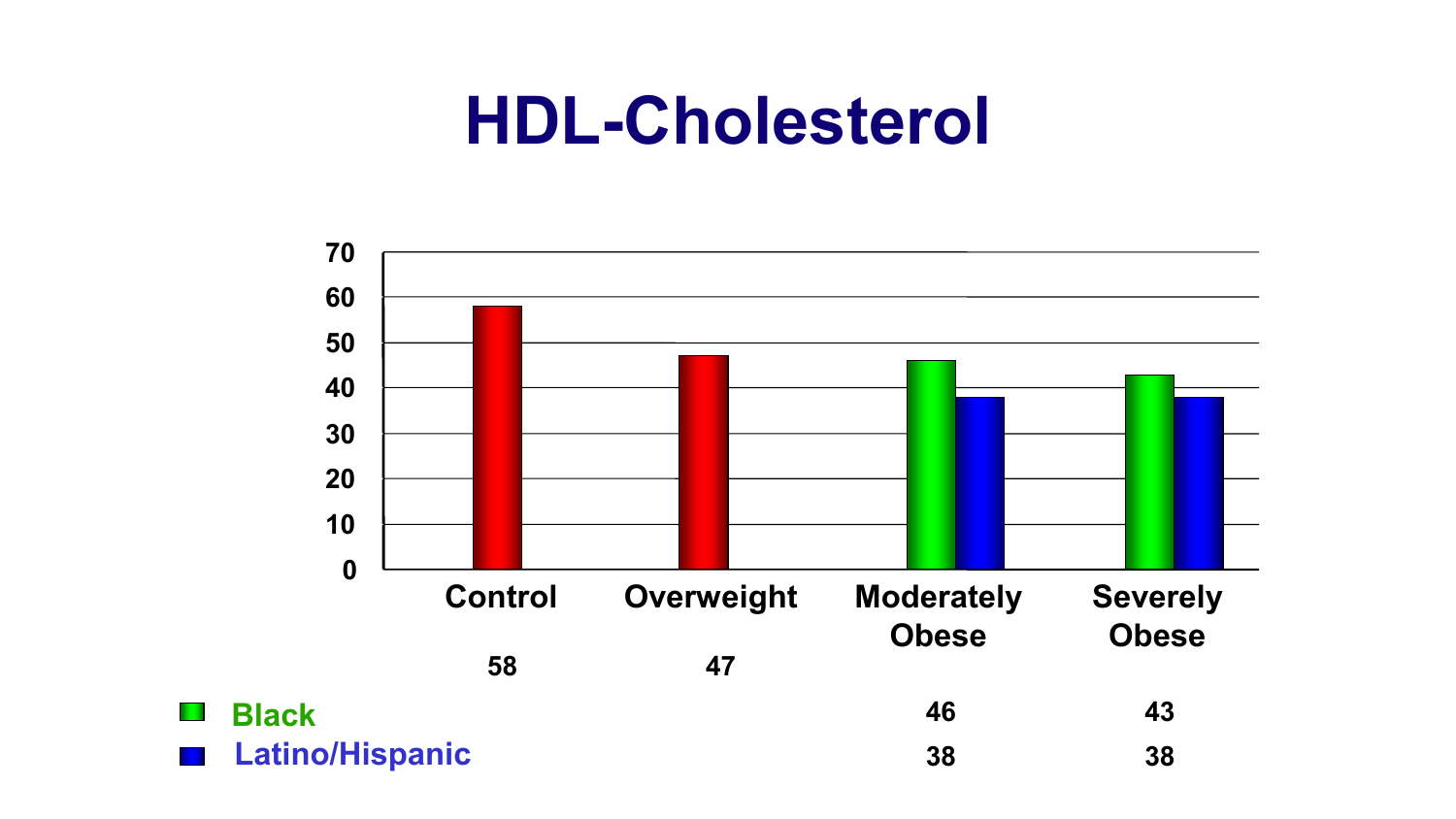## **Systolic Blood Pressure**



**The Second** 

**The Co**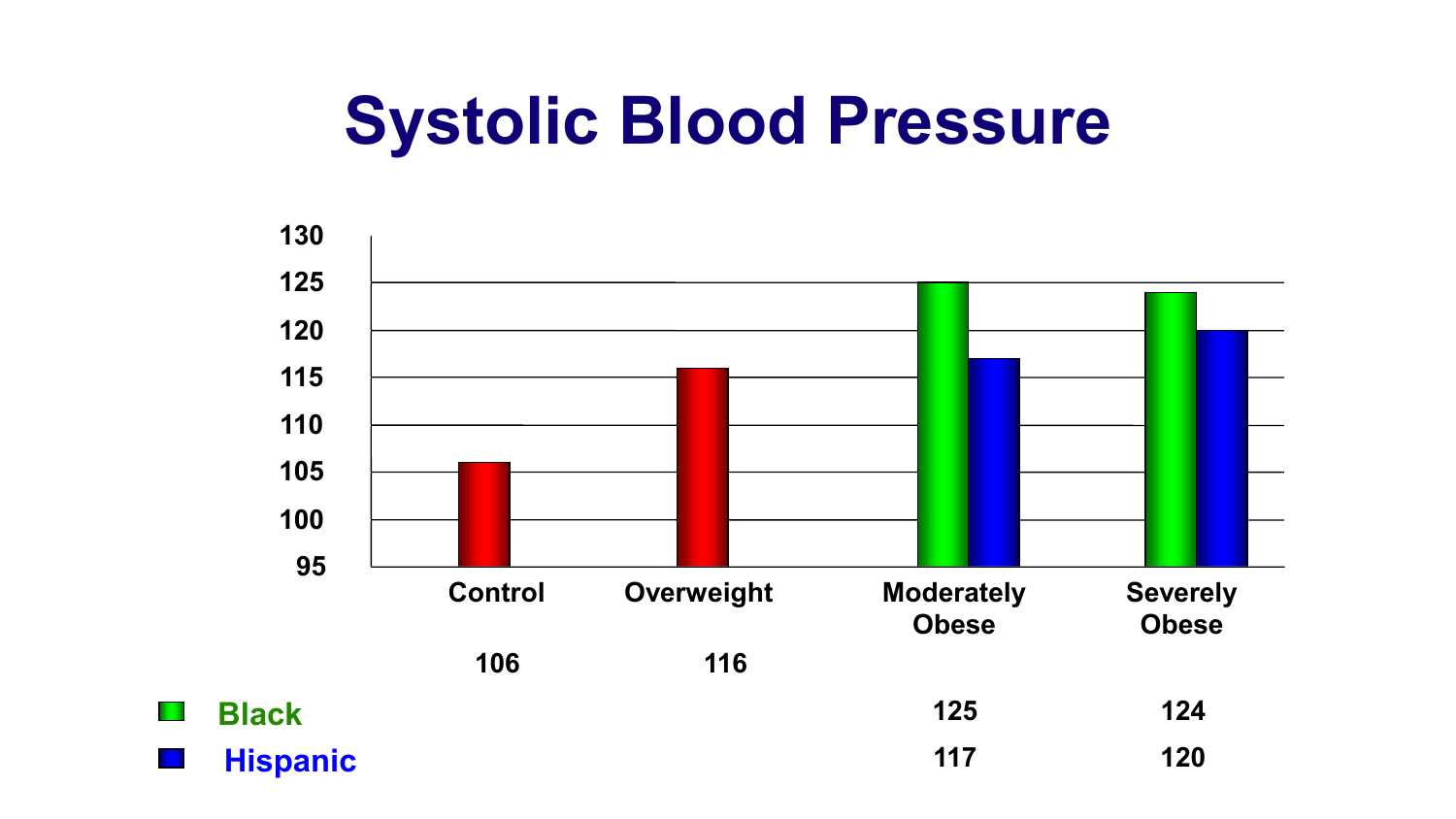#### **Proportion of Life-Years Spent in Each Health State for Individuals with T2 Diabetes**



Adapted from Richter A, et al. *Diabetes*. 2002;51(suppl 2):A280. Abstract/Poster 1139-P.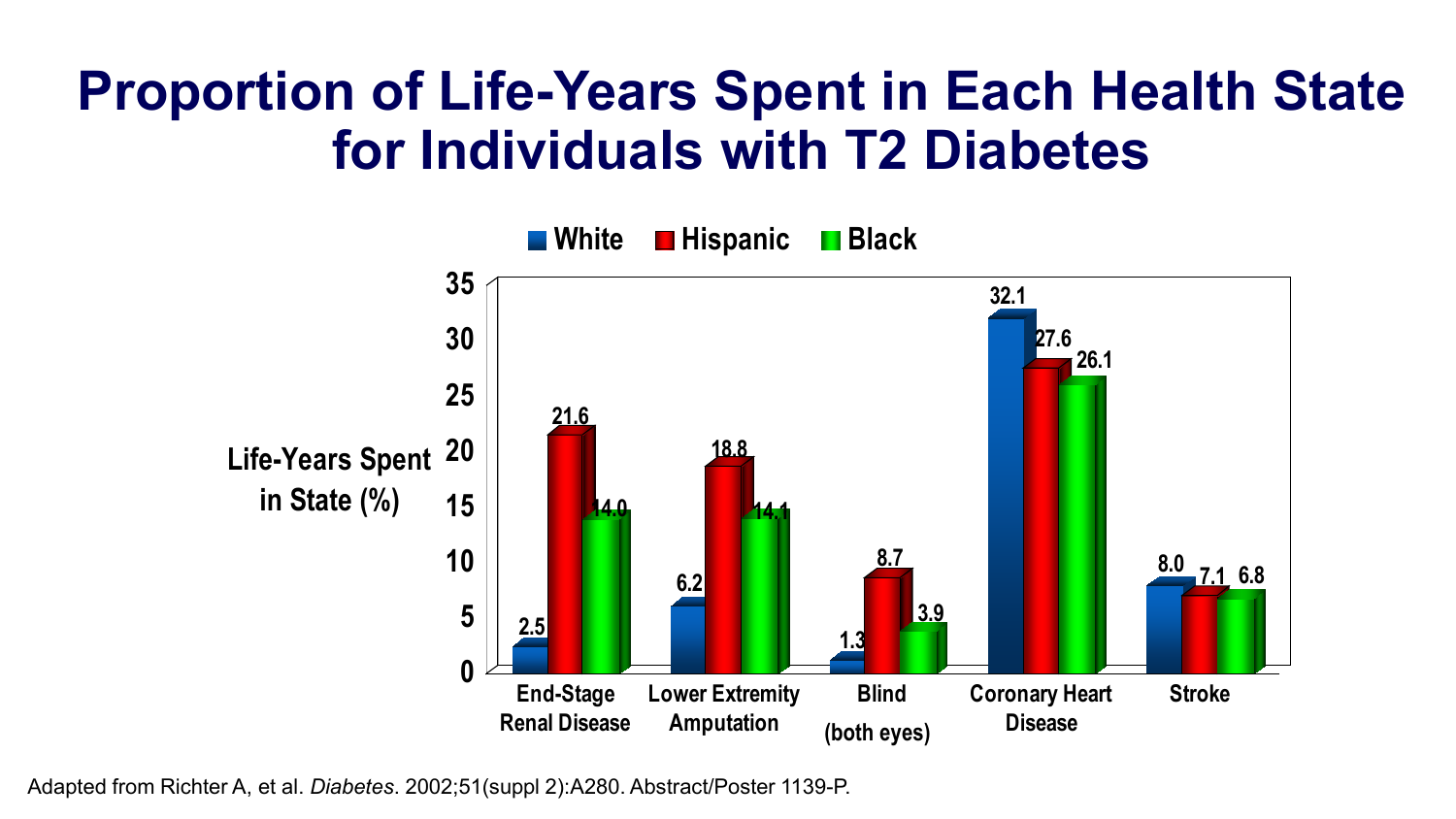### **Diabetes and Post-MI Survival in Two Ethnic Groups**



Orlander PE et al. *Diabetes*. 1994;43;897-902.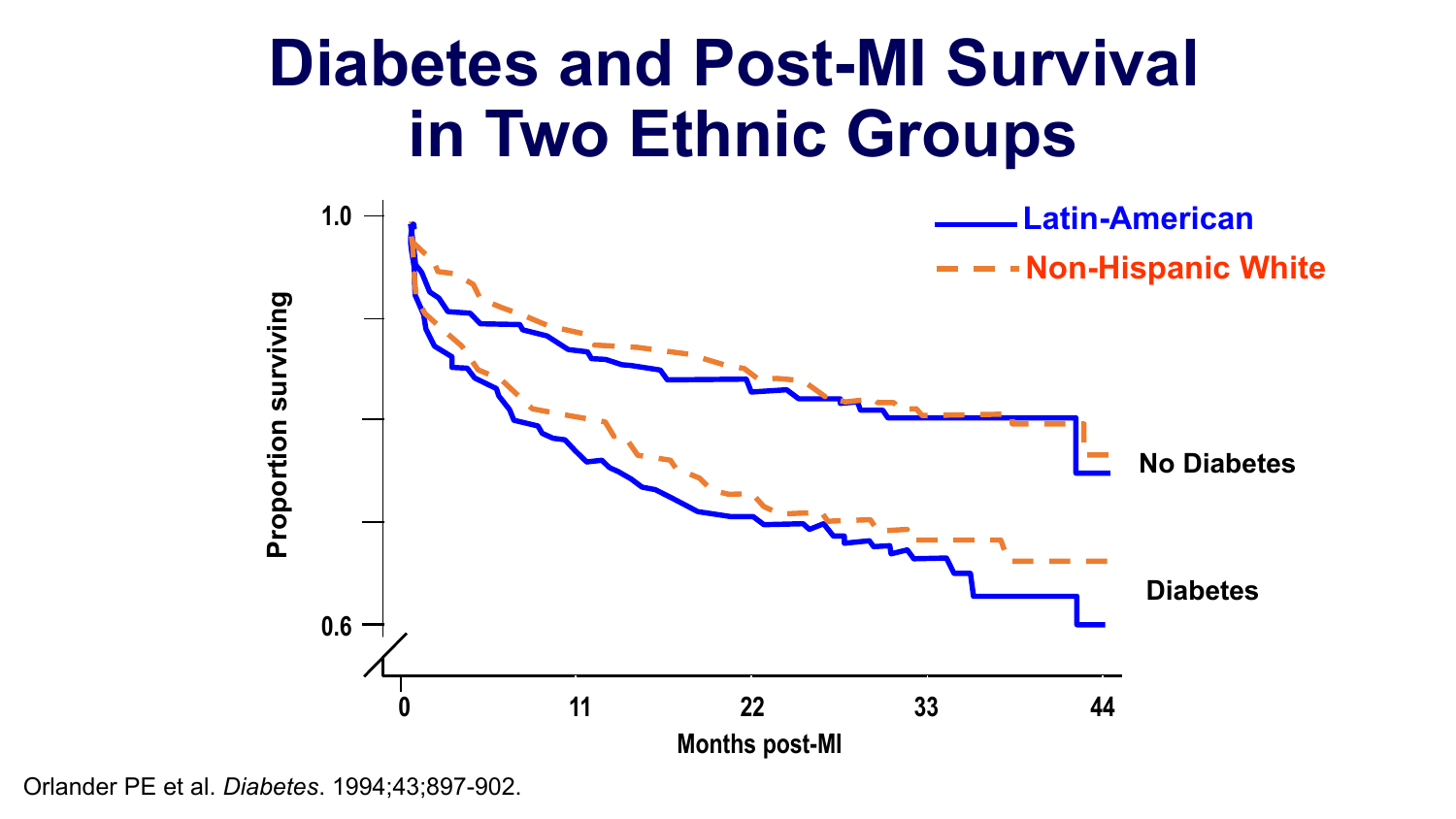#### **Estimated Lifetime Risk of Developing Diabetes for Individuals Born in the USA in 2000**



**A Big Problem!**

Narayan et al, JAMA, 2003